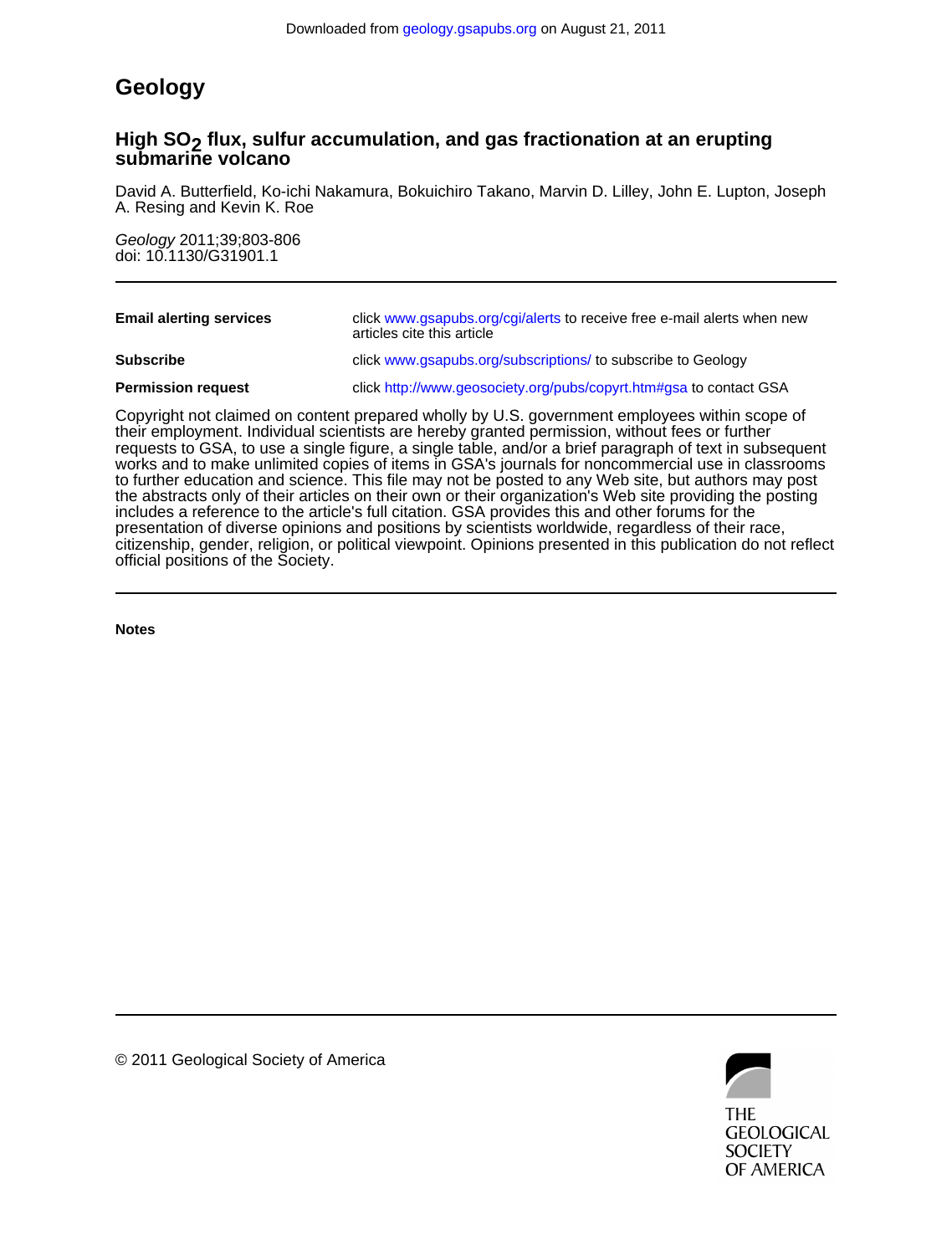# High SO<sub>2</sub> flux, sulfur accumulation, and gas fractionation at an erupting submarine volcano

David A. Butterfield<sup>1</sup>, Ko-ichi Nakamura<sup>2</sup>, Bokuichiro Takano<sup>3</sup>, Marvin D. Lilley<sup>4</sup>, John E. Lupton<sup>5</sup>, Joseph A. Resing<sup>1</sup>, and Kevin K. Roe1

1 University of Washington, Joint Institute for the Study of the Atmosphere and Ocean (JISAO), Box 354925, Seattle, Washington 98195, USA

2National Institute of Advanced Industrial Science and Technology, Tsukuba, Ibaraki 3058567, Japan

3University of Tokyo, Graduate School of Arts and Sciences, Tokyo, Japan

4 University of Washington, School of Oceanography, Box 357940, Seattle, Washington 98195, USA

<sup>5</sup>National Oceanic and Atmospheric Administration, Pacific Marine Environmental Laboratory (NOAA/PMEL), 2115 SE OSU Drive, Newport, Oregon 97365, USA

#### **ABSTRACT**

**Strombolian-style volcanic activity has persisted for six years at the NW Rota-1 submarine volcano in the southern Mariana Arc, allowing direct observation and sampling of gas-rich**  fluids produced by actively degassing lavas, and permitting study of the magma-hydrothermal **transition zone. Fluids sampled centimeters above erupting lava and percolating through vol**caniclastic sediments around an active vent have dissolved sulfite >100 mmol/kg, total dissolved sulfide <30 µmol/kg, pH as low as 1.05, and dissolved Al and Fe >1 mmol/kg. If NW Rota is representative of submarine arc eruptions, then volcanic vent fluids from seawaterlava interaction on submarine arcs have a significant impact on the global hydrothermal flux of sulfur and Al to the oceans, but a minimal impact on Mg removal. Gas ratios  $(\text{SO}_2, \text{CO}_2, \text{H}_2,$ **and He) are variable on small spatial and temporal scales, indicative of solubility fractionation**  and gas scrubbing. Elemental sulfur (S<sub>c</sub>) is abundant in solid and molten form, produced primarily by disproportionation of magmatic SO<sub>2</sub> injected into seawater. S<sub>e</sub> accumulates within the porous rock surrounding the lava conduit connecting the magma source to the seafloor. Accumulated S<sub>e</sub> can be heated, melted, and pushed upward by rising magma to produce molten S<sub>e</sub> flows and lavas saturated with S<sub>e</sub>. Molten S<sub>e</sub> near the top of the lava conduit may be **ejected up into the water column by escaping gases or boiling water. This mechanism of Se** accumulation and refluxing may underlie the relatively widespread occurrence of S<sub>e</sub> deposits **of many sizes found on submarine arc volcanoes.**

#### **INTRODUCTION**

Because mid-ocean ridge (MOR) volcanic eruptions have proved to be unpredictable and short in duration (Haymon et al., 1993; Embley et al., 1995), deep-sea eruptions and the magma degassing that accompany them have remained hidden beneath the ocean surface until very recently (Embley et al., 2006; Chadwick et al., 2008). The dramatic but generally inaccessible physicochemical gradients within the transition zone between magma and water-saturated rock hold critical information for understanding volcanic eruptions, magma degassing, and their contributions to hydrothermal systems. Magma degassing within the oceanic crust is common, based on excess  $CO<sub>2</sub>$  in vent fluids (Butterfield et al., 1990; Lilley et al., 2003; Lupton et al., 2006, 2008), but there has been no previous opportunity to observe degassing and sample magmatic gases and fluids directly on the seafloor. Here we show that a long-lived eruption at submarine volcano NW Rota-1 on the Mariana Arc (Embley et al., 2006) has exposed the magma-hydrothermal boundary under conditions that allow sampling of gases and hydrothermal solutions <1 m above degassing magma.

Results from our study indicate that there is rapid fractionation of sulfur, carbon, and trace gases at the site of degassing, and that elemental sulfur  $(S_e)$  accumulates and refluxes over the magma conduit. The balance between  $H_2S$  and  $SO<sub>2</sub>$ , the two dominant magmatic sulfur gases, yields information about the oxidation state of erupting lavas. The high ratio of excess sulfur to heat from volatile-rich submarine volcanic arc eruptions may have a significant impact on the global oceanic sulfur balance. Due to their extreme acidity, fluids produced by submarine volcanic arc eruptions have an inordinately large impact on the global hydrothermal Al flux. High  $H_2$  and SO<sub>2</sub> and strong acidity also create substantially different habitat conditions for biological communities living on active arc volcanoes relative to mid-ocean ridges.

#### **GEOLOGIC SETTING AND SAMPLING**

NW Rota-1 is a submarine volcano located at 14°36′N, 144°45′E on the Mariana Arc near the islands of Rota and Guam. Since its discovery in 2003, NW Rota has been in a state of nearcontinuous, Strombolian-style eruption (Embley et al., 2006; Chadwick et al., 2008; Deardorff

et al., 2011). In 2004, 2006, and 2009 we used a specialized hydrothermal sampling device with in-line temperature measurement attached to the remotely operated vehicles *ROPOS* and *Jason-2* to collect fluids from the volcanic vent at NW Rota (methods are presented in the GSA Data Repository<sup>1</sup>). In 2004, the volcano was in a state of slow and intermittent eruption characterized by bursts of gas, molten sulfur, and basaltic andesite (R. Stern, 2008, personal commun.) fragments from a deep and narrow eruptive vent given the name Brimstone. Buoyant  $30^{\circ}$ C fluids were captured at 550 m depth, ~15–20 m above the bottom of the pit. In 2006, a second expedition sampled gases (Lupton et al., 2008) and hot fluids around and directly over actively erupting and degassing lava at 550 m depth. Volcanic fluid samples were taken within 50 cm or less of the surface of erupting, degassing lava and are the most concentrated fluids that could be collected from the volcanic vent. Brimstone was sampled for a third time in April 2009, when the vent activity was near the summit of a newly built cone at 520 m depth. The ambient pressure at the summit of NW Rota is significantly less than the critical pressure for water, so the magmatic fluids are vapor and not brine.

#### **RESULTS AND DISCUSSION**

We measured concentrations of dissolved sulfite  $[SO_2(aq)]$  ranging from 10  $\mu$ M to 163 mM in vent fluids collected from Brimstone and nearby vents (Fig. 1; Table DR1 in the Data Repository). The highest concentrations were found immediately over actively erupting lavas and in acidic (pH 1.05), gas- and particle-rich vents on the edges of active eruptions. Total  $H_2S$ 

<sup>1</sup> GSA Data Repository item 2011237, sampling and analytical methods description; Table DR1 (2009 sulfur chemistry); Table DR2 (list of fluid samples); Table DR3 (chemical composition of fluid samples); Table DR4 (2004/2006 aqueous sulfur species composition); Figures DR1–DR7; and Video DR1 (video of a small crater at Brimstone), is available online at www.geosociety.org/pubs/ft2011.htm, or on request from editing@geosociety.org or Documents Secretary, GSA, P.O. Box 9140, Boulder, CO 80301, USA.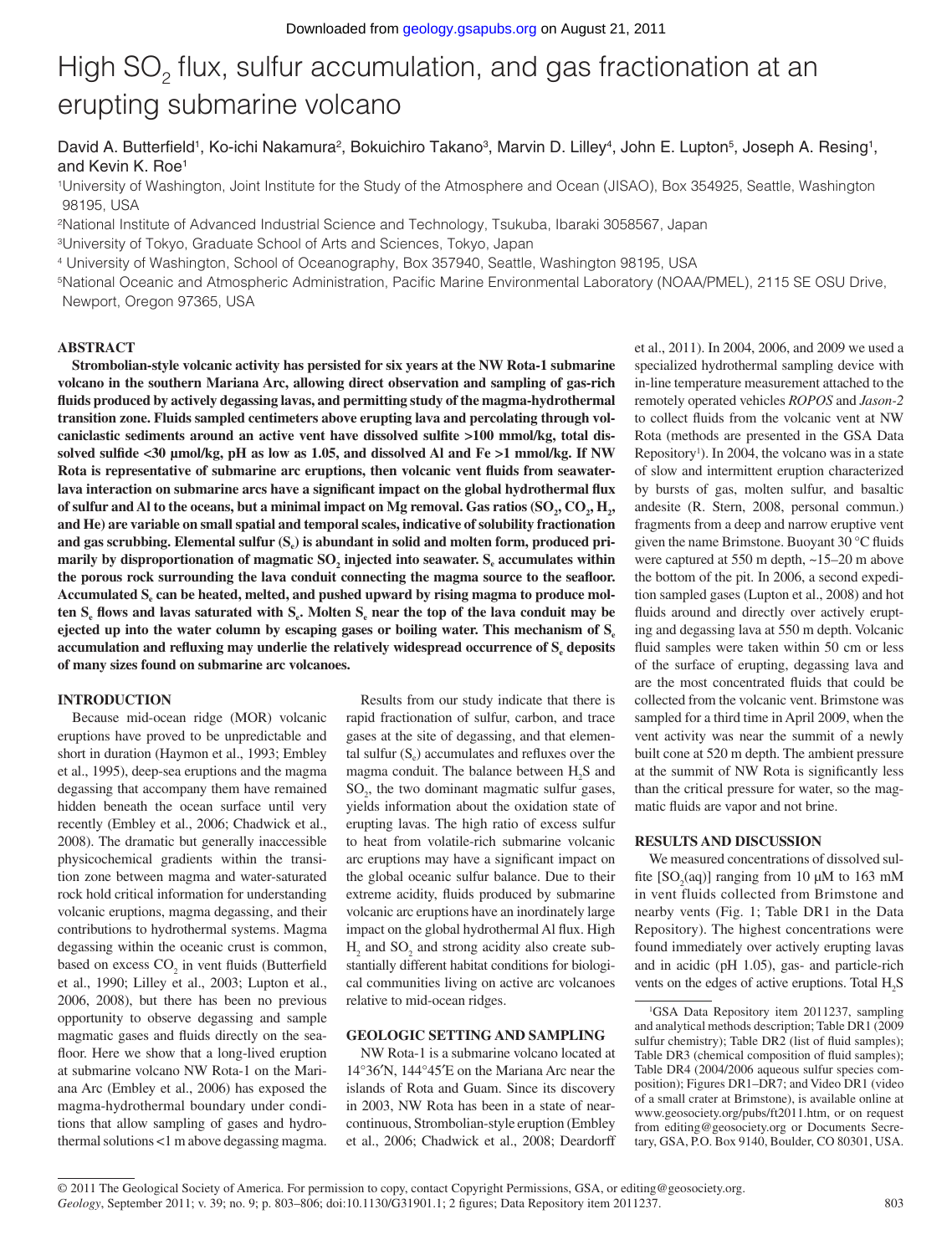

**Figure 1. Major sulfur species composition (Table DR1; see footnote 1) of volcanic vent**  fluid samples collected in 2009 from Brim**stone at NW Rota-1 submarine volcano. S is particulate elemental sulfur. Sample numbers listed below bars. Average hightemperature mid-ocean ridge (MOR) vent composition at far right for comparison. Measured H2S concentrations were below detection limits or too small to be visible on this plot. Horizontal line indicates seawater sulfate; sulfate above this line is excess. All**  samples have significant excess sulfur, primarily as sulfite. Average oxidation number **of excess dissolved sulfur is 4.5.**

concentration is very low in the Brimstone samples (Table DR1). The fluids collected for this study (Table DR2) have millimolar levels of Fe, Al, and Si, with Fe/Mn ratios as high as 55, similar to the ratio in fresh rock (Table DR3; Figs. DR1–DR3). Mg in the fluids remains within a few percent of the seawater concentration (Table DR3).

These volcanic eruptive fluids have a high water/rock ratio and are unlike zero-Mg, hightemperature MOR fluids derived from seawater reacting and approaching equilibrium with hot rock at a water/rock ratio of ~1 (Seyfried, 1987). The most striking differences are that Mg is not removed, Al is highly enriched, and the speciation of sulfur is unlike anything found on the MOR. Recent sulfur species measurements on a second erupting arc volcano (West Mata, northeast Lau Basin) are similar to the results for NW Rota (Butterfield's unpublished data). All of these features indicate that the volcanic vent fluids are derived from rapid, shallow reaction of hot, condensed magmatic gases with seawater and volcanic rock.

#### **Magmatic-Hydrothermal Sulfur Chemistry**

 $SO<sub>2</sub>(g)$  is a major component of high-temperature magmatic gas and can be the dominant form of sulfur gas (Moretti and Papale, 2004).  $SO_2$  has been inferred to be the source of excess sulfate and acidity in vent fluids from the Manus Basin (Gamo et al., 1997) and similarly as the main source of acidity in the plume over NW Rota (Resing et al., 2007), but direct measurements of  $SO_2(aq)$  in vent fluids have not been

previously reported.  $SO_2$  gas is highly soluble in water, but  $SO_2(aq)$  is thermodynamically unstable under hydrothermal conditions (temperature <350 °C), where  $H_2S$  is the dominant form of sulfur (Seyfried, 1987; Giggenbach, 1987; Symonds et al., 2001), and models often assume that  $SO_2(aq)$  is insignificant (Symonds et al., 1992, 2001). Aqueous  $SO_2$  can undergo the following reactions:

$$
SO_2(aq) + H_2O = HSO_3^- + H^+, \qquad (1)
$$

$$
3SO_2(aq) + 2H_2O = S_e + 2H_2SO_4,\qquad(2)
$$

$$
4SO_2(aq) + 4H_2O = H_2S + 3H_2SO_4.
$$
 (3)

 $SO<sub>2</sub>$  rapidly hydrates to form sulfurous acid, which in turn dissociates to yield dissolved bisulfite (reaction 1) and sulfite ions.  $SO_2$  (+IV oxidation state) may also disproportionate in water to yield  $H_2SO_4$  (+VI) and either  $S_e$  (0 oxidation state, reaction 2) or  $H_2S$  (–II, Reaction 3).

 $SO_2$  (detected as dissolved HSO<sub>3</sub>), H<sub>2</sub>SO<sub>4</sub>, and  $S<sub>e</sub>$  are the dominant forms of sulfur emitted at the volcanic vents (Fig. 1), indicating that Reactions 1 and 2 prevail over Reaction 3 when condensed magmatic gases rapidly mix with oxygenated ambient seawater. The persistence of  $SO_2(aq)$  in water samples after many hours at ambient temperature indicates slow post-sampling reaction rates.  $H_2S$  and  $SO_2$  may coexist in the gas phase (Giggenbach, 1987; Aiuppa et al., 2005) and in volcanic lakes (Takano et al., 2004), with  $SO_2$  dominating under magmatic temperatures (Giggenbach, 1987). Low levels of nongaseous thiosulfate ion  $(S_2O_3^-)$  in Brimstone fluid samples (Table DR4) suggest that the condensed gas has undergone minimal aqueous phase reaction. Therefore, the near-absence of  $H_2S$  in sampled fluids is best explained by a lack of  $H_2S$  in the primary magmatic gas.  $SO_2$  quenching experiments (Kusakabe et al., 2000) support the interpretation that  $SO_2$ -rich condensed gases injected directly into seawater will favor formation of  $S_e$ and  $H_2SO_4$  (reaction 2). Lower total dissolved SO<sub>2</sub>, slightly higher pH, and rock-buffered redox conditions below the seafloor would favor  $H_2S$  as a product (reaction 3).

The relative proportions of magmatic  $SO<sub>2</sub>$ and  $H_2S$  are predicted to depend on the pressure, temperature, and redox condition of the magma (Giggenbach, 1987; Jugo et al., 2010; Moretti and Papale, 2004; Symonds et al., 2001). Arc lavas are more oxidizing than midoceanic ridge basalt (MORB), with higher Fe(III)/total Fe ratios and correlated high water content (Kelley and Cottrell, 2009). Consequently, arc magmas can dissolve five to seven times more total sulfur than MORB at sulfide saturation (Jugo et al., 2010), potentially leading to enhanced extraction of S from the mantle

and contributing to high sulfur flux from arc volcanoes. If the high  $SO_2/H_2S$  ratio (>10<sup>4</sup>) found in Brimstone volcanic fluids is due to heterogeneous magma-gas equilibrium, then this places the redox state of NW Rota magma between the magnetite-hematite and Ni-NiO (NNO) buffers (Symonds et al., 1992; Moretti and Papale, 2004). The average  $log[CO_2]/[CO]$ at Brimstone in 2006 was 2.8, higher than the value of 2.2 predicted by the NNO buffer at 50 atm, 1050 °C (Symonds et al., 1992), and also consistent with a more oxidized magma.

#### **Gas Fractionation and Sulfur Accumulation**

When the major volatile compounds making up >98% of the magmatic gas phase  $(H_2O,$ CO<sub>2</sub>, SO<sub>2</sub> or H<sub>2</sub>S, N<sub>2</sub>, H<sub>2</sub>, and minor S<sub>2</sub>) are injected into cold seawater, they are subject to extreme fractionation based on their solubilities in water, which span nearly five orders of magnitude (order of solubility:  $SO_2 > H_2S > CO_2 >$  $CH<sub>4</sub> \ge H<sub>2</sub>$  (Drummond, 1981). Water vapor and acid-producing  $SO_2$  rapidly enter the aqueous phase while  $H_2$ ,  $CO_2$ , and the less soluble trace gases initially remain as a separate gas (bubble) phase (Fig. 2), which is abundant at NW Rota (Chadwick et al., 2008; Lupton et al., 2008), seeping out of accumulated volcaniclastic material (basaltic andesite plus sulfur) and bursting out of exploding lava. Gas bubbles also escape in pulses around the edges of the volcanic vent, indicating that the source of the gas is the lava conduit connecting the magma chamber to the seafloor (Fig. 2). The gas solubility differences produce particle-rich fluids at Brimstone with gas content averaging  $86.5\%$  CO<sub>2</sub>,  $9.1\%$  S gas (dominated by  $SO_2$ ), and 2.2%  $H_2$ , while free gas bubbles sampled near the volcanic vent are ~90%  $CO_2$  and 10%  $H_2$  (Lupton et al., 2008) with no appreciable sulfur gas content.

The buoyant magmatic gas bubble phase is further fractionated as it rises through the water and migrates up through the porous watersaturated rock around the lava conduit, becoming depleted in the more soluble gases. After losing nearly all sulfur gas and some  $CO<sub>2</sub>$ , the average free gas phase collected at Brimstone has  $CO<sub>2</sub>/H<sub>2</sub>$ and  $CO_2$ /He ratios that are 5.9 and 6.8 times lower than in the average sulfur- and gas-rich aqueous samples from Brimstone. Because of this rapid fractionation based on solubility (Fig. 2), it is not simple to measure gas ratios (e.g., S/C or  $CO<sub>2</sub>/He$ ) of the primary magmatic gas.

Further fractionation occurs as insoluble  $S<sub>e</sub>$  precipitates from acidic fluids (reaction 2) produced by injection of magmatic  $SO_2$  into sea-water. Elemental sulfur is abundant at Brimstone vent, in fine particulate, massive solid, and molten forms (Figs. DR4–DR7). In one spectacular case, a small crater at Brimstone appeared to be full of molten  $S<sub>e</sub>$  and boiling water (VideoDR1). Although the visual impres-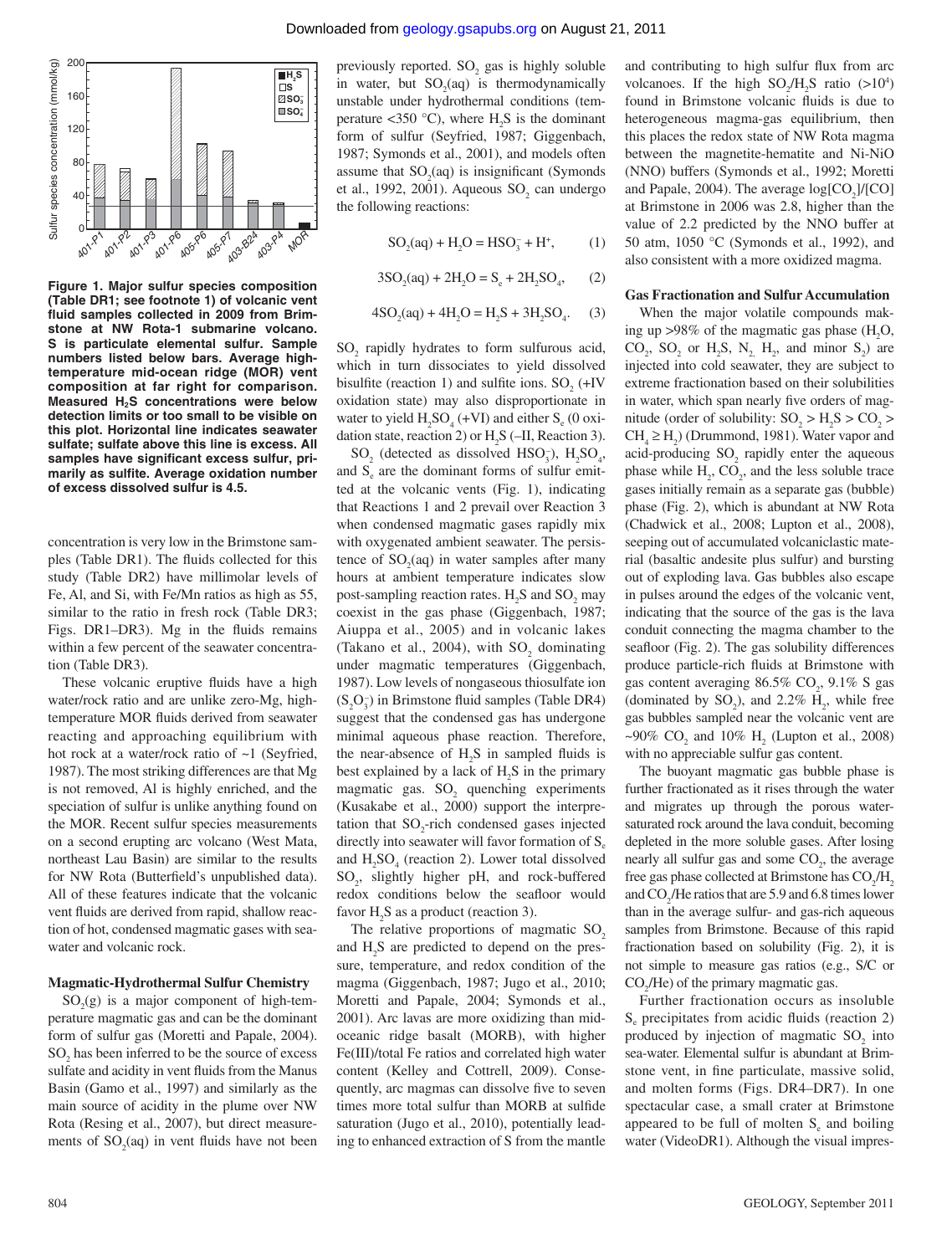

**Figure 2. Schematic of chemical processes surrounding degassing lava conduit. Magma ascends slowly and gas pockets more rapidly in Strombolian-style eruption. Magmatic gases with primary com**position (H<sub>2</sub>O-CO<sub>2</sub>-SO<sub>2</sub>-H<sub>2</sub>-S<sub>2</sub> trace gas; pie **chart inset) escape vertically when gas pockets reach top of conduit and laterally**  when conduit walls are breached. H<sub>2</sub>S is **not signifi cant portion of primary magmatic gas. Magma-to-seawater temperature gradient (numbered zones linked to transect) imposes structure common to sulfur-rich degassing systems. 1. Water-rich gas escapes magma near brittle-ductile transition**   $temperature$  (~750 °C). 2. Magmatic  $S<sub>2</sub>(g)$ **condenses to form sulfur liquid in water vapor medium near 450 °C. 3. Water vapor condenses to liquid at two-phase boundary (~265° at NW Rota), producing hot solution of sulfurous acid; disproportionation reac**tions begin, and CO<sub>2</sub>-rich gas phase sepa**rates; strong acid dissolves rock. 4. Sulfur liquid freezes to solid near 115 °C. After**  SO<sub>2</sub> dissolves in water, remaining sulfurdepleted gases (~90% CO<sub>2</sub>/5% H<sub>2</sub> with minor **methane and trace gases) ascend (white arrows) through porous rock surrounding**  conduit and exit seafloor as free gas bub**bles. Solubility fractionation (scrubbing) makes free gas phase relatively depleted in more soluble gases. Liquid (orange) and**  solid (yellow) elemental sulfur (S<sub>e</sub>) accumu**lates around and over top of conduit, and may be remelted or vaporized and driven out the top of conduit when magma ascends. Explosive bursts eject molten Se into**  seawater, forming S<sub>e</sub> spherules. Because of **the insolubility and density of molten and**  solid S<sub>e</sub> and the filtering capacity of porous volcanic deposits, only fine particulate S<sub>e</sub> will escape with circulating water. Seawater **(blue arrows) circulates freely through highly porous and permeable rock, maintaining high water/rock ratio and rapid cooling around volcanic vent.**

sion is that fine particulate  $S<sub>e</sub>$  is created immediately as magmatic gas escapes into seawater at the volcanic vents, explosive activity and interaction of ascending lava with accumulated  $S_e$ may produce this same  $S_e$  "smoke" as well as S<sub>e</sub> droplets and intense yellow S<sub>e</sub> plumes.

The physical separation of S, metals, and heat from insoluble gas bubbles at the volcanic vent creates a dual source to the overlying water column and complicates the efforts to infer seafloor source properties (especially gas ratios or gas/ heat ratios) from hydrothermal plume properties. Sheets of gas bubbles noted by Chadwick et al. (2008) have been imaged by sonar rising hundreds of meters above the volcano summit (Hughes-Clark et al., 2009), potentially transporting magmatic gases into the surface ocean. However, continued fractionation and gas exchange during bubble rise (Leifer and Patro, 2002) make the contribution to surface ocean chemistry uncertain.

The rapid fractionation of sulfur, carbon, and trace gases with accumulation of  $S<sub>e</sub>$  over the magma source may explain observations at other volatile-rich submarine volcanoes where excess carbon and sulfur accumulate. When the degassing magma body is farther below the volcano-water interface, injection of magmatic gas into the water-saturated, permeable rock above the magma chamber would quickly result in the fractionation of gases with the formation of a sulfur-rich zone over the magma source and  $CO<sub>2</sub>$  escaping into cooler water above. The fractionation of  $CO_2$  from  $SO_2$  by differential aqueous solubility likely underlies the formation of cooled liquid  $CO<sub>2</sub>$  observed at two sites in the western Pacific (Lupton et al., 2006; Sakai et al., 1990; Konno et al., 2006), while the recent discovery of molten  $S_{\alpha}$  lakes and  $S_{\alpha}$ -filled calderas (Embley et al., 2007) are likely explained by larger scale refluxing of  $S_e$  accumulated by the same mechanism.

#### **Impact on Global Hydrothermal Fluxes**

Acidic, volatile-rich fluids produced by erupting submarine arc volcanoes may change estimates of global hydrothermal fluxes. Concentration anomalies in fluids can be normalized to heat content using the in-line temperatures recorded during sampling. NW Rota fluids have an average of  $275$  ( $\pm$ 113) nmol/J excess dissolved sulfur (Table DR1), much larger than the average net dissolved sulfur loss of 13 nmol/J for a broad range of MOR vent fluids. Submarine volcanic arcs produce 10% of the global hydrothermal heat flux (Baker et al., 2008), and to balance all of the sulfur lost during on-axis MOR circulation would require the arc eruptive heat flux to be  $40\%$  of the total arc heat flux. This is possible given that ratios of intrusive to extrusive magma production are estimated at 1:1–3:1 for several volcanic arc environments

(White et al., 2006). Although results from a single submarine volcano must be considered preliminary, an estimate using 2.5%–5% of the global MOR axis hydrothermal heat flux  $(1.04 \times$ 1019 J/yr; Stein and Stein, 1994) and our excess sulfur to heat ratio yields a range of  $0.7-1.4 \times$  $10^{11}$  mol/yr SO<sub>2</sub> flux from submarine arc eruptions, comparable in magnitude to the global subaerial volcanic arc SO<sub>2</sub> flux of  $3.15 \times 10^{11}$ mol/yr (Fischer, 2008). Even if volcanic eruptions produced as little as 1% of the arc heat flux, they would still dominate the global hydrothermal flux of Al to the oceans because of the extremely high Al content (Al/heat >1000 times higher than MOR fluids; Table DR3), illustrating the importance of this previously unsampled class of volcanic fluids.

#### **CONCLUSIONS**

We have directly sampled the magma-hydrothermal transition zone during an active deepsea eruption on the Mariana volcanic arc. SO<sub>2</sub> is the predominant form of magmatic sulfur gas and hydrothermal pathways at the volcanic vent are too short to produce  $H_2S$ . The highly soluble  $SO<sub>2</sub>$  dissolves in seawater to produce strongly acidic solutions and  $S<sub>e</sub>$ , while less soluble gases escape as bubbles and are scrubbed as they rise through the water. Rapid reaction of the resulting hot, acidic solutions with volcanic rock produces volcanic vent fluids that affect the global hydrothermal fluxes of sulfur and Al.

#### **ACKNOWLEDGMENTS**

This research was supported by the National Oceanic and Atmospheric Administration (NOAA) Pacific Marine Environmental Laboratory (PMEL) Vents Program, the Joint Institute for the Study of the Atmosphere and Oceans, NOAA Ocean Exploration and Research, and the National Science Foundation (OCE-0751699). This is PMEL contribution 3498. Eric Olson, Ben Larson, Leigh Evans, and My Christensen analyzed samples. Karen Birchfield crafted Figure 2. Bob Stern provided rock composition data. Bob Embley and Bill Chadwick commented on the manuscript. Discussions with K. Cashman, N. Deardorff, E. Baker, and C. de Ronde were valuable. The expertise of the *ROPOS* and *Jason-2* groups are greatly appreciated.

#### **REFERENCES CITED**

- Aiuppa, A., Inguaggiato, S., McGonigle, A.J.S., O'Dwyer, M., Oppenheimer, C., Padgett, M.J., Rouwet, D., and Valenza, M.,  $2005$ ,  $H<sub>2</sub>S$  fluxes from Mt. Etna, Stromboli, and Vulcano (Italy) and implications for the sulfur budget at volcanoes: Geochimica et Cosmochimica Acta, v. 69, p. 1861–1871, doi:10.1016/j.gca.2004.09.018.
- Baker, E.T., Embley, R.W., Walker, S.L., Resing, J.A., Lupton, J.E., Nakamura, K.-I., de Ronde, C.E.J., and Massoth, G.J., 2008, Hydrothermal activity and volcano distribution along the Mariana Arc: Journal of Geophysical Research, v. 113, B08S09, doi:10.1029/2007JB005423.
- Butterfield, D.A., Massoth, G.J., McDuff, R.E., Lupton, J.E., and Lilley, M.D., 1990, Geochemistry of hydrothermal fluids from Axial Seamount Hydrothermal Emissions Study Vent Field, Juan de Fuca Ridge: Subseafloor boiling and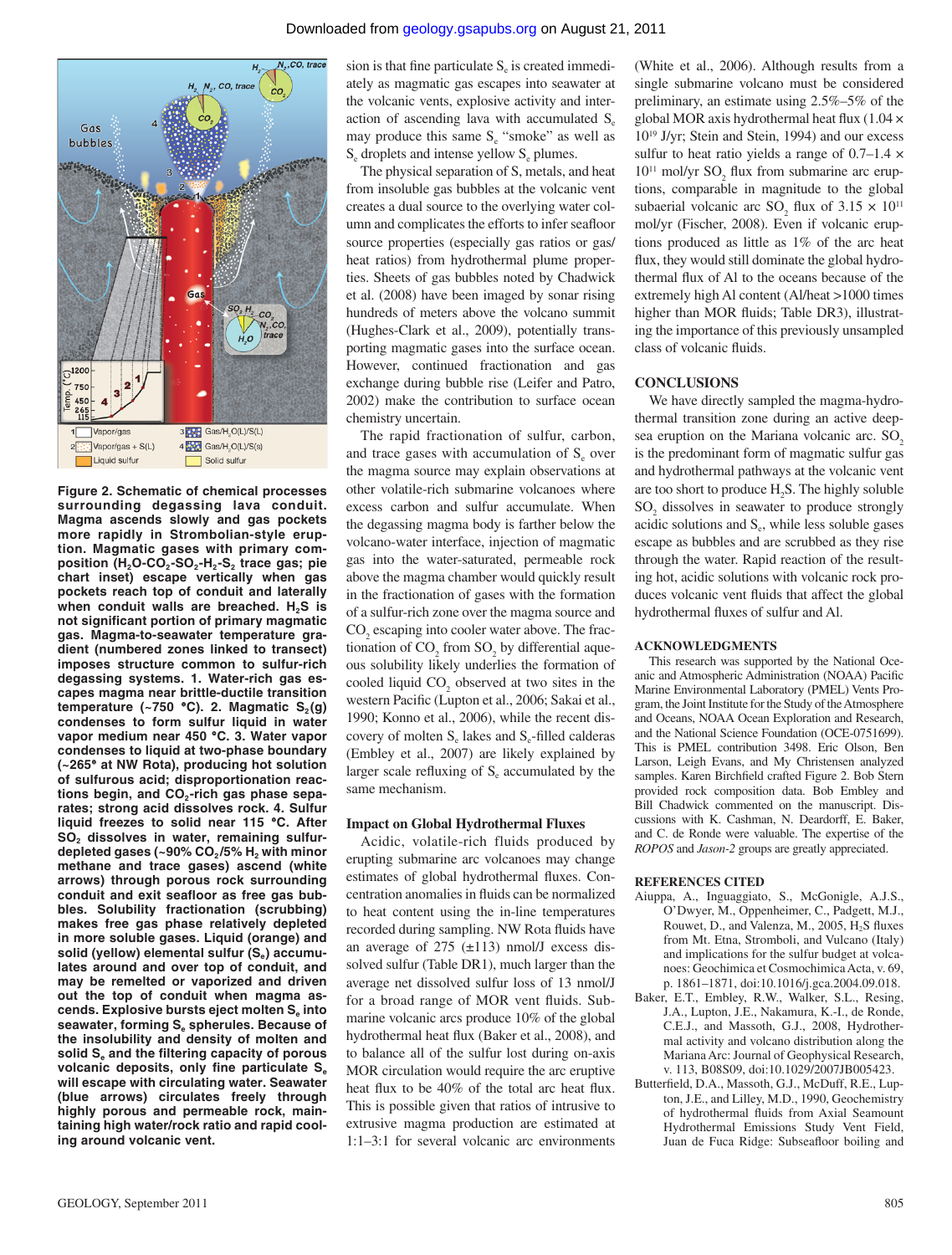subsequent fluid-rock interaction: Journal of Geophysical Research, v. 95, no. B8, p. 12,895– 12,921, doi:10.1029/JB095iB08p12895.

- Chadwick, W.W., Jr., Cashman, K.V., Embley, R.W., Matsumoto, H., Dziak, R.P., de Ronde, C.E.J., Lau, T.K., Deardorff, N.D., and Merle, S.G., 2008, Direct video and hydrophone observations of submarine explosive eruptions at NW Rota-1 Volcano, Mariana Arc: Journal of Geophysical Research, v. 113, B08S10, doi:10.1029/2007JB005215.
- Deardorff, N.D., Cashman, K.V., and Chadwick, W.W., Jr., 2011, Observations of eruptive plumes and pyroclastic deposits from submarine explosive eruptions at NW Rota-1, Mariana Arc: Journal of Volcanology and Geothermal Research, doi:10.1016/j.jvolgeores.2011.01.003 (in press).
- Drummond, S.E., 1981, Boiling and mixing of hydrothermal fluids: Chemical effects on mineral precipitation [Ph.D. thesis]: Pennsylvania State University, 381 p.
- Embley, R.W., Chadwick, W.W., Jr., Jonasson, I.R., Butterfield, D.A., and Baker, E.T., 1995, Initial results of a rapid response to the 1993 CoAxial event: Relationships between hydrothermal and volcanic processes: Geophysical Research Letters, v. 22, p. 143–146, doi:10.1029/94GL02281.
- Embley, R.W., and 16 others, 2006, Long-term eruptive activity at a submarine arc volcano: Nature, v. 441, no. 7092, p. 494–497, doi:10.1038/ nature04762.
- Embley, R.W., Baker, E.T., Butterfield, D.A., Chadwick, W.W., Jr., Lupton, J.E., Resing, J.A., de Ronde, C.E.J., Nakamura, K.-I., Tunnicliffe, V., Dower, J.F., and Merle, S.G., 2007, Exploring the submarine ring of fire: Mariana Arc-Western Pacific: Oceanography, v. 20, no. 4, p. 68–79.
- Fischer, T.P., 2008, Fluxes of volatiles  $(H_2O, CO_2,$  $N_2$ , Cl, F) from arc volcanoes: Geochemical Journal, v. 42, p. 21–38.
- Gamo, T., Okamura, K., Charlou, J.L., Urabe, T., Auzende, J.M., Ishibashi, J.-I., Shitashima, K., and Chiba, H., 1997, Acidic and sulfaterich hydrothermal fluids from the Manus back-arc basin, Papua New Guinea: Geology, v. 25, p. 139–142, doi:10.1130/0091-7613 (1997)025<0139:AASRHF>2.3.CO;2.
- Giggenbach, W.F., 1987, Redox processes governing the chemistry of fumarolic gas discharges from White Island, New Zealand: Applied Geochemistry, v. 2, p. 143–162.
- Haymon, R.M., and 14 others, 1993, Volcanic eruption of the mid-ocean ridge along the East Pacific Rise crest at 9°45–52'N: Direct submersible observations of seafloor phenomena associated with an eruption event in April,

1991: Earth and Planetary Science Letters, v. 119, p. 85–101, doi:10.1016/0012-821X (93)90008-W.

- Hughes Clark, J.E., Martinolich, R., and Broadus, M., 2009, Repetitive surface-mounted multibeam water column imaging of hydrothermal vent plumes over NW Rota 1: Eos (Transactions, American Geophysical Union), fall meeting, abs. V51D–1716.
- Jugo, P.J., Wilke, M., and Botcharnikov, R.E., 2010, Sulfur K-edge XANES analysis of natural and synthetic basaltic glasses: Implications for S speciation and S content as function of oxygen fugacity: Geochimica et Cosmochimica Acta, v. 74, p. 5926–5938, doi:10.1016/ j.gca.2010.07.022.
- Kelley, K.A., and Cottrell, E., 2009, Water and the oxidation state of subduction zone magmas: Science, v. 325, p. 605–607, doi:10.1126/ science.1174156.
- Konno, U., Tsunogai, U., Nakagawa, F., Nakaseama, M., Ishibashi, J.I., Nunoura, T., and Nakamura, K.I., 2006, Liquid  $CO<sub>2</sub>$  venting on the seafloor: Yonaguni Knoll IV hydrothermal system, Okinawa Trough: Geophysical Research Letters, v. 33, L16607, doi:10.1029/2006GL026115.
- Kusakabe, M., Komoda, Y., Takano, B., and Abiko, T., 2000, Sulfur isotopic effects in the disproportionation reaction of sulfur dioxide in hydrothermal fluids: Implications for the  $\delta^{34}S$  variations of dissolved bisulfate and elemental sulfur from active crater lakes: Journal of Volcanology and Geothermal Research, v. 97, p. 287–307, doi:10.1016/S0377-0273(99)00161-4.
- Leifer, I., and Patro, R.K., 2002, The bubble mechanism for methane transport from the shallow seabed to the surface: A review and sensitivity study: Continental Shelf Research, v. 22, p. 2409–2428, doi:10.1016/S0278-4343 (02)00065-1.
- Lilley, M.D., Butterfield, D.A., Lupton, J.E., and Olson, E.J., 2003, Magmatic events can produce rapid changes in hydrothermal vent chemistry: Nature, v. 422, no. 6934, p. 878–881, doi:10.1038/nature01569.
- Lupton, J.E., and 15 others, 2006, Submarine venting of liquid carbon dioxide on a Mariana Arc volcano: Geochemistry Geophysics Geosystems, v. 7, Q08007, doi:10.1029/2005GC001152.
- Lupton, J.E., Lilley, M.D., Butterfield, D.A., Evans, L.J., Embley, R.W., Massoth, G.J., Christenson, B., Nakamura, K.-I., and Schmidt, M., 2008, Venting of a separate  $CO_2$ -rich gas phase from submarine arc volcanoes: Examples from the Mariana and Tonga-Kermadec arcs: Journal of Geophysical Research, v. 113, B08S12, doi:10.1029/2007JB005467.
- Moretti, R., and Papale, P., 2004, On the oxidation state and volatile behavior in multicompo-

nent gas-melt equilibria: Chemical Geology, v. 213, p. 265–280, doi:10.1016/j.chemgeo .2004.08.048.

- Resing, J.A., Lebon, G., Baker, E.T., Lupton, J.E., Embley, R.W., Massoth, G.J., Chadwick, W.W., Jr., and de Ronde, C.E.J., 2007, Venting of acid-sulfate fluids in a high-sulfidation setting at NW Rota-1 submarine volcano on the Mariana Arc: Economic Geology and the Bulletin of the Society of Economic Geologists, v. 102, p. 1047–1061, doi:10.2113/gsecongeo .102.6.1047.
- Sakai, H.T., Gamo, T., Kim, E.S., Tsutsumi, M., Tanaka, T., Ishibashi, J., Wakita, H., Yamano, M., and Oomori, T., 1990, Venting of carbon dioxide-rich fluid and hydrate formation in mid-Okinawa Trough backarc basin: Science, v. 248, p. 1093–1096, doi:10.1126/science .248.4959.1093.
- Seyfried, W.E., Jr., 1987, Experimental and theoretical constraints on hydrothermal alteration at mid-ocean ridges: Annual Review of Earth and Planetary Sciences, v. 15, p. 317–335, doi:10.1146/annurev.ea.15.050187.001533.
- Stein, C.A., and Stein, S., 1994, Constraints on hydrothermal heat-flux through the oceanic lithosphere from global heat flow: Journal of Geophysical Research, v. 99, p. 3081–3095, doi:10.1029/93JB02222.
- Symonds, R.B., Reed, M.H., and Rose, W.I., 1992, Origin, speciation, and fluxes of trace-element gases at Augustine volcano, Alaska: Insights into magma degassing and fumarolic processes: Geochimica et Cosmochimica Acta, v. 56, p. 633– 657, doi:10.1016/0016-7037(92)90087-Y.
- Symonds, R.B., Gerlach, T.M., and Reed, M.H., 2001, Magmatic gas scrubbing: Implications for volcano monitoring: Journal of Volcanology and Geothermal Research, v. 108, p. 303– 341, doi:10.1016/S0377-0273(00)00292-4.
- Takano, B., Suzuki, K., Sugimori, K., Ohba, T., Fazlullin, S.M., Bernard, A., Sumarti, S., Sukhyar, R., and Hirabayashi, M., 2004, Bathymetric and geochemical investigation of Kawah Ijen Crater Lake, East Java, Indonesia: Journal of Volcanology and Geothermal Research, v. 135, p. 299–329, doi:10.1016/ j.jvolgeores.2004.03.008.
- White, S.M., Crisp, J.A., and Spera, F.J., 2006, Longterm volumetric eruption rates and magma budgets: Geochemistry Geophysics Geosystems, v. 7, Q03010, doi:10.1029/2005GC001002.

Manuscript received 12 November 2010 Revised manuscript received 15 March 2011 Manuscript accepted 28 March 2011

Printed in USA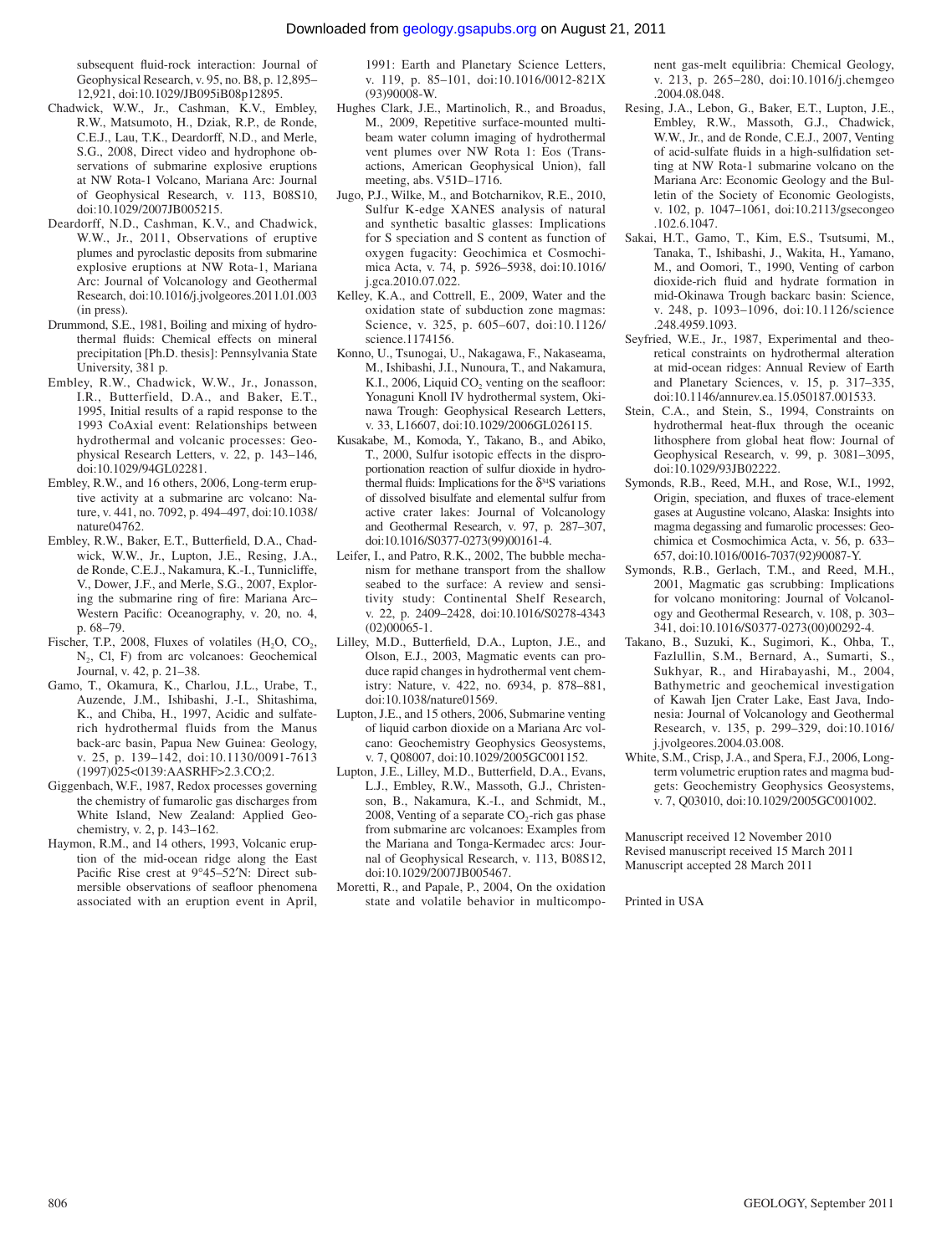### **GSA DATA REPOSITORY 2011237**

### **High SO2 flux, sulfur accumulation, and gas fractionation at an erupting submarine**

### **volcano**

David A. Butterfield, Ko-ichi Nakamura, Bokuichiro Takano, Marvin D. Lilley, John E. Lupton, Joseph A. Resing, Kevin K. Roe

### **Supplementary Methods**

Hydrothermal fluids were sampled using the Hydrothermal Fluid and Particle Sampler (HFPS). HFPS pumps fluids through a titanium intake nozzle (Supplementary Figure 5) with an in-line temperature sensor, into a teflon and titanium manifold with 24 ports, then out through a 4-liter/minute pump to an exhaust port. An insulated one-meter extension to the titanium nozzle was used for highly energetic volcanic vent sampling. While the flush pump maintained fluid flow through the manifold, a dedicated sample pump pulled the fluid into selected sample containers, which were either PVC plastic cylinders with Teflon seals, titanium cylinders with Teflon pistons and seals, 0.2 mil Tedlar plastic collapsible bags with Delrin inlet valves, or all-titanium gas-tight samplers with gold seals (Lupton et al., 2008). Free gas bubbles were trapped in a funnel and collected in gas-tight samplers. The sample containers were surrounded by ambient seawater and quickly cooled after collection. Temperature of the fluid flowing into the nozzle and through the manifold during sampling was recorded, allowing calculation of the heat content of the sample. For samples designated with BF or PF in the sample identification number, particles suspended in the flowing water were filtered out and collected on in-line filters. Coarse and heavy particles may have been partially segregated by settling during passage through the manifold. Check valves on container inlets prevented samples from leaking out and pressure relief valves allowed bags and pistons to expand to accommodate excess gas pressure. Standard titanium syringe major samplers (Von Damm 1985) were used on some dives.

Upon arrival on deck, sample containers were removed from the manifold and put into cold storage at 1-5°C. The total gas headspace volume (if present) was measured by removing it into large syringes. An aliquot of gas headspace and fluid was taken for shipboard analysis of H2 and CH4 by gas chromatography. Fluid was analyzed on board ship for total dissolved hydrogen sulfide (modified spectrophotometric method of Cline, 1969), pH in closed container with Ross pH electrode, and dissolved silica by spectrophotometry. Sample aliquots were for major ions were filtered through 0.2 $\mu$ m filters and trace metal samples were acidified to pH <2 with ultrapure HCl. Major anions (chloride and sulfate) and cations (Na, K, Mg, Ca) were analyzed by ion chromatography, and in some cases also by titration, ICP-OES, or atomic absorption. Fe, Mn, and Al were analyzed by flame and graphite furnace atomic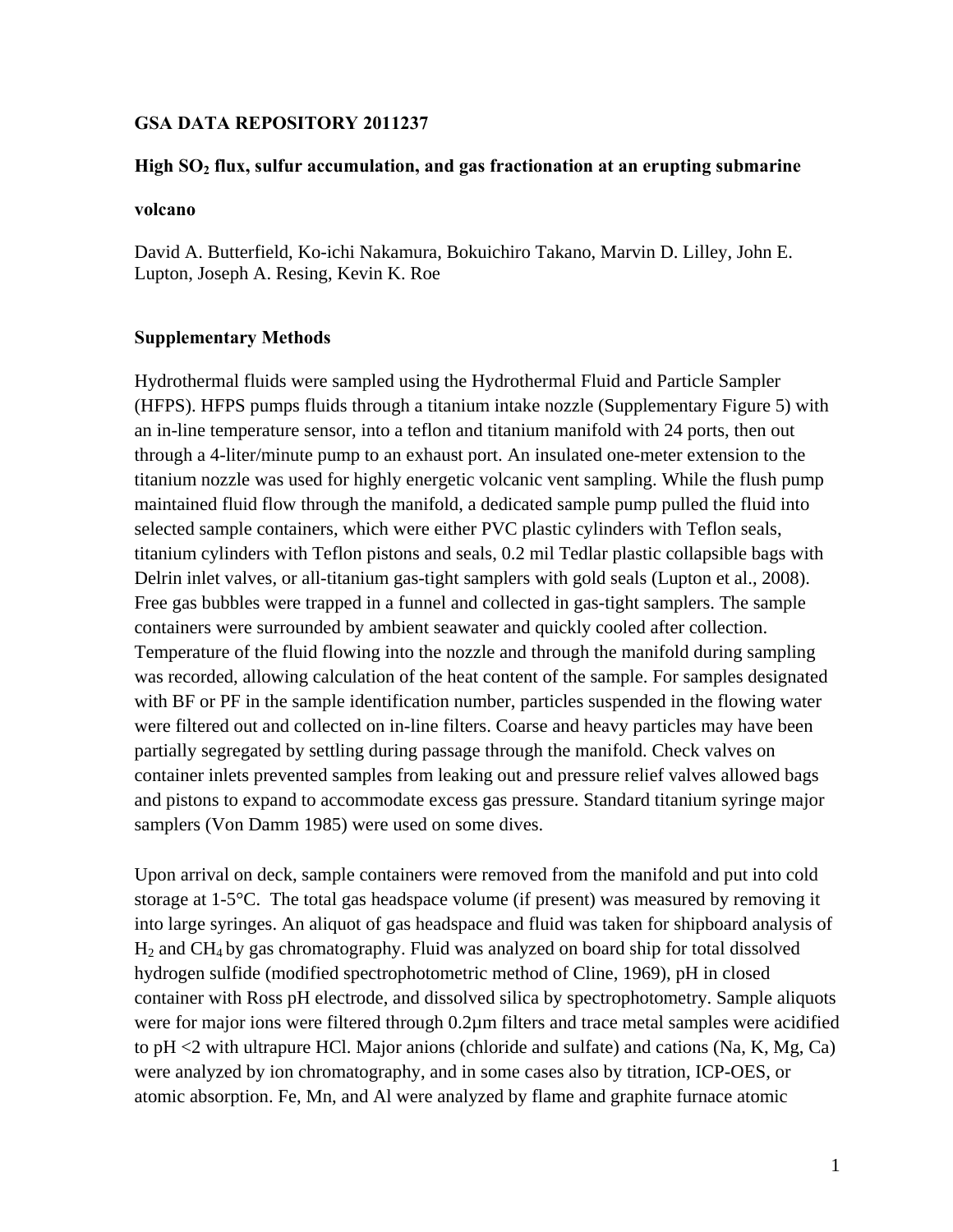absorption on a Perkin Elmer AAnalyst 800. Al was also analyzed by ICP-MS, using matrixmatched standard addition curves and internal standard monitoring on a Perkin Elmer DRC-II or DRC-e. In 2006, sulfite and thiosulfate were analyzed on board ship by preservation/derivitization and liquid chromatography (Vairavamurthy and Mopper, 1990). In 2009, samples were preserved with formaldehyde with minimal air exposure and analyzed on shore for dissolved sulfite (detection limit 20  $\mu$ mol/kg) and thiosulfate (detection limit 30 µmol/kg) by ion chromatography (Dionex DX500 with AS11HC column, NaOH eluent, and conductivity detection) after removal of  $>99\%$  of Cl and SO<sub>4</sub> by precipitation in Dionex On-Guard Ag-Ba-H cartridges (method paper in preparation). Thiosulfate was below detection on all formaldehyde-preserved samples analyzed. Sulfate was analyzed in formaldehydepreserved samples (without removal of Cl/SO4) to determine the initial sulfate content at the time of preservation. Chromatographic peaks for chloride, sulfite, and sulfate were resolved and samples with millimolar levels of sulfite did not require pre-treatment to remove sulfate. [Sulfate analyzed in non-preserved samples from previous years (Table DR4) gives an approximate measure of the total excess dissolved sulfur species, primarily sulfite and sulfate, after sulfite has oxidized partially or completely to sulfate during sample storage.] Sample J2- 401-PF2 collected 4/8/09 with in-situ filtration had a thick pale yellow layer on the filter, assumed to be dominantly elemental sulfur. This material was dried to constant weight (for >two weeks in a dessicator, not under vacuum to avoid sublimation) and weighed on a microbalance to estimate maximum particulate sulfur content assuming that all material was elemental sulfur. Particulate mass was converted to suspended sulfur concentration using the measured fluid volume passed through the filter. This particular sample had small volume due to sulfur clogging the filter, and no formaldehyde preserved cut was taken. Sulfite was analyzed on 5/22/09 in a sample stored in a tightly capped bottle with no headspace after removal of sulfate and chloride, and total sulfate plus sulfite was analyzed 5/27/09 [results in Table DR1].

The 1-sigma precision of the reported results is: pH, 0.02 pH units; dissolved Si, 2%; Fe and Mn, 4%; Al, 8%; K, Mg, Ca, 1.5%; H<sub>2</sub>S, 5%; SO<sub>4</sub><sup>=</sup>, 2%; SO<sub>2</sub>(aq), 10%, S<sub>2</sub>O<sub>3</sub><sup>=</sup>, 15%.

Titanium gas-tight samples of fluid and free gas were processed at sea and analyzed on shore, and were previously reported (Lupton et al., 2008). The sulfur gas content was calculated by the difference between manometric total gas and total analyzed gas by chromatography. Because only trace  $H_2S$  was present in any of the analyzed samples, and no  $H_2S$  smell was present in the extracted gas, the sulfur gas is assumed to be  $SO_2$ .

To estimate a reasonable primary magmatic gas composition for Figure 2, we took the composition predicted for  $H_2O$ ,  $CO_2$  and  $SO_2$  from Moretti and Papale (2004) and the hightemperature (750-800 $^{\circ}$ C) H<sub>2</sub> concentration from Saito et al (2002). The primary gas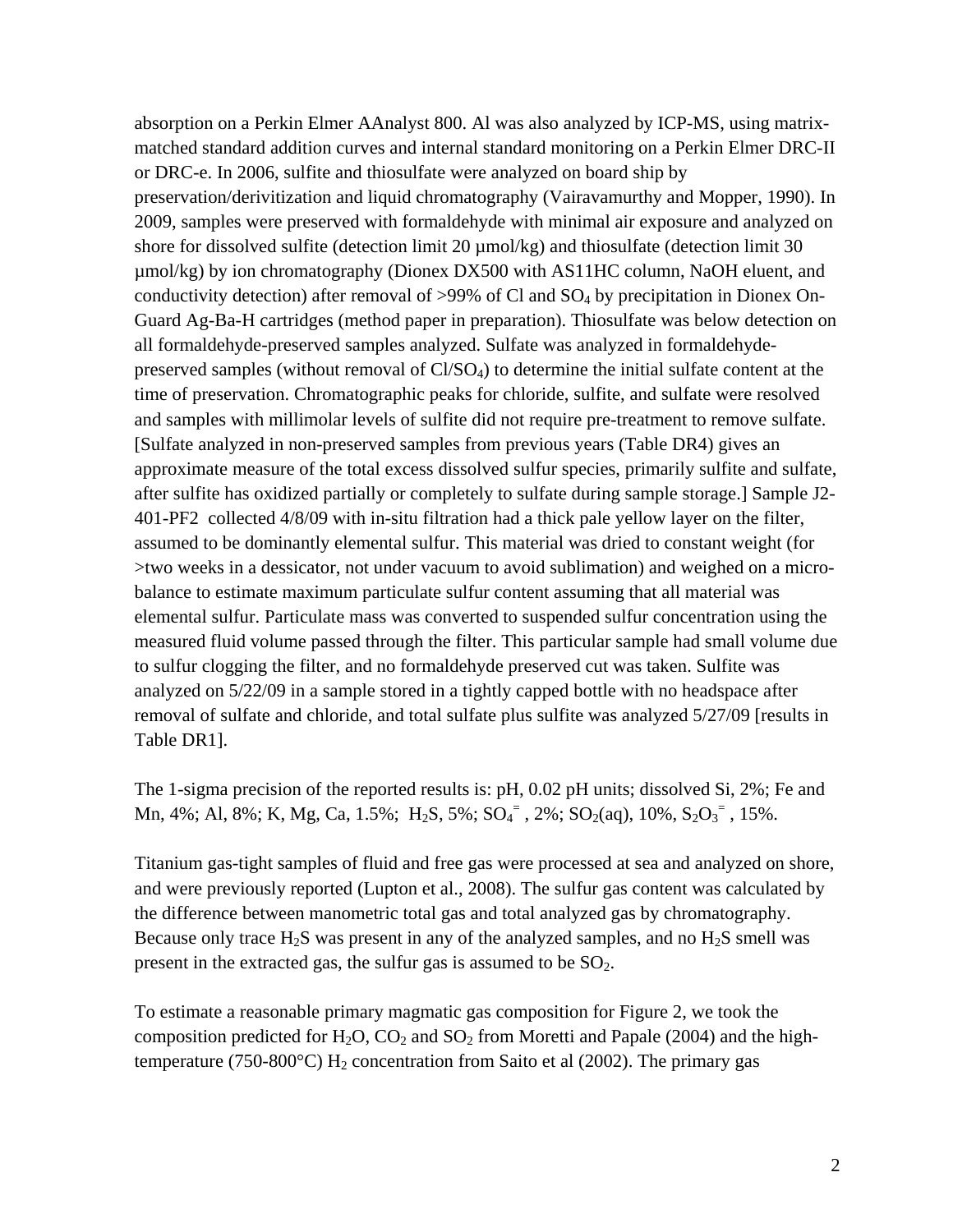composition in Figure 2 is an estimate, not a direct measurement of gas at magmatic temperatures.

**Submarine arc SO<sub>2</sub> flux calculation**. To estimate the magnitude of the  $SO_2$  flux from submarine arc volcanoes, we make a simple calculation as follows. Take the product of the global hydrothermal heat flux for the MOR axis (for crust <1Ma, from Stein and Stein, 1994), the proportion of total hydrothermal heat produced by submarine volcanic arcs from Baker et al., 2008 (10% of MOR flux), the proportion of submarine arc heat produced by eruptions (1/4 to ½ from White et al., 2006), and the average excess sulfur/heat ratio determined from NW Rota volcanic vent fluids. In detail, the numbers are:  $3.3 \times 10^{12}$  J/s x 3600 s/hr x 24 h/d x 365 d/y x 0.1 x 0.25 (or 0.5) x 275 nmol/J x  $10^{-9}$  mol/nmol = 0.7 (to 1.4) x  $10^{11}$  mol of S/y. This is comparable in magnitude to the estimate of 3.15 x  $10^{11}$  mol SO<sub>2</sub>/y for all subaerial arc volcanoes (Fischer, 2008).

### **References for Supplementary Material**

- Baker, E.T., Embley, R.W., Walker, S.L., Resing, J.A., Lupton, J.E., Nakamura, K.-I., de Ronde, C.E.J., and Massoth, G.J., 2008, Hydrothermal activity and volcano distribution along the Mariana Arc: Journal of Geophysical Research, v. 113, p. B08S09, doi:10.1029/2007JB005423.
- Cline, J., 1969, A spectophotometric method for the determination of dissolved hydrogen sulfide: Limnology and Oceanography, v. 14, p. 454-458.
- Deardorff, N. D., K. V. Cashman, and W. W. Chadwick, Jr., 2011, Observations of eruptive plumes and pyroclastic deposits from submarine explosive eruptions at NW Rota-1, Mariana Arc: Journal of Volcanology and Geothermal Research, in press, doi:10.1016/j.jvolgeores.2011.01.003.
- Fischer, T.P., 2008, Fluxes of volatiles (H2O, CO2, N2, Cl, F) from arc volcanoes: Geochemical Journal, v. 4p, p. 21-38.
- Lupton, J., M. Lilley, D. Butterfield, L. Evans, R. Embley, G. Massoth, B. Christenson, K.-I. Nakamura, and M. Schmidt, 2008, Venting of a separate  $CO_2$ -rich gas phase from submarine arc volcanoes: Examples from the Mariana and Tonga-Kermadec arcs: Journal of Geophysical Research, v. 113, B08S12, doi: 10.1029/2007JB005467.
- Moretti, R. and P. Papale, 2004, On the oxidation state and volatile behavior in multicomponent gas–melt equilibria: Chemical Geology, v. 213, p. 265-280.
- Saito, G., H. Shinohara, and K. Kazahaya, Successive sampling of fumarolic gases at Satsuma-Iwojima and Kuju volcanoes, southwest Japan: Evaluation of short-term variations and precision of the gas-sampling and analytical techniques, *Geochem. J.,*  36, 1-20, (2002).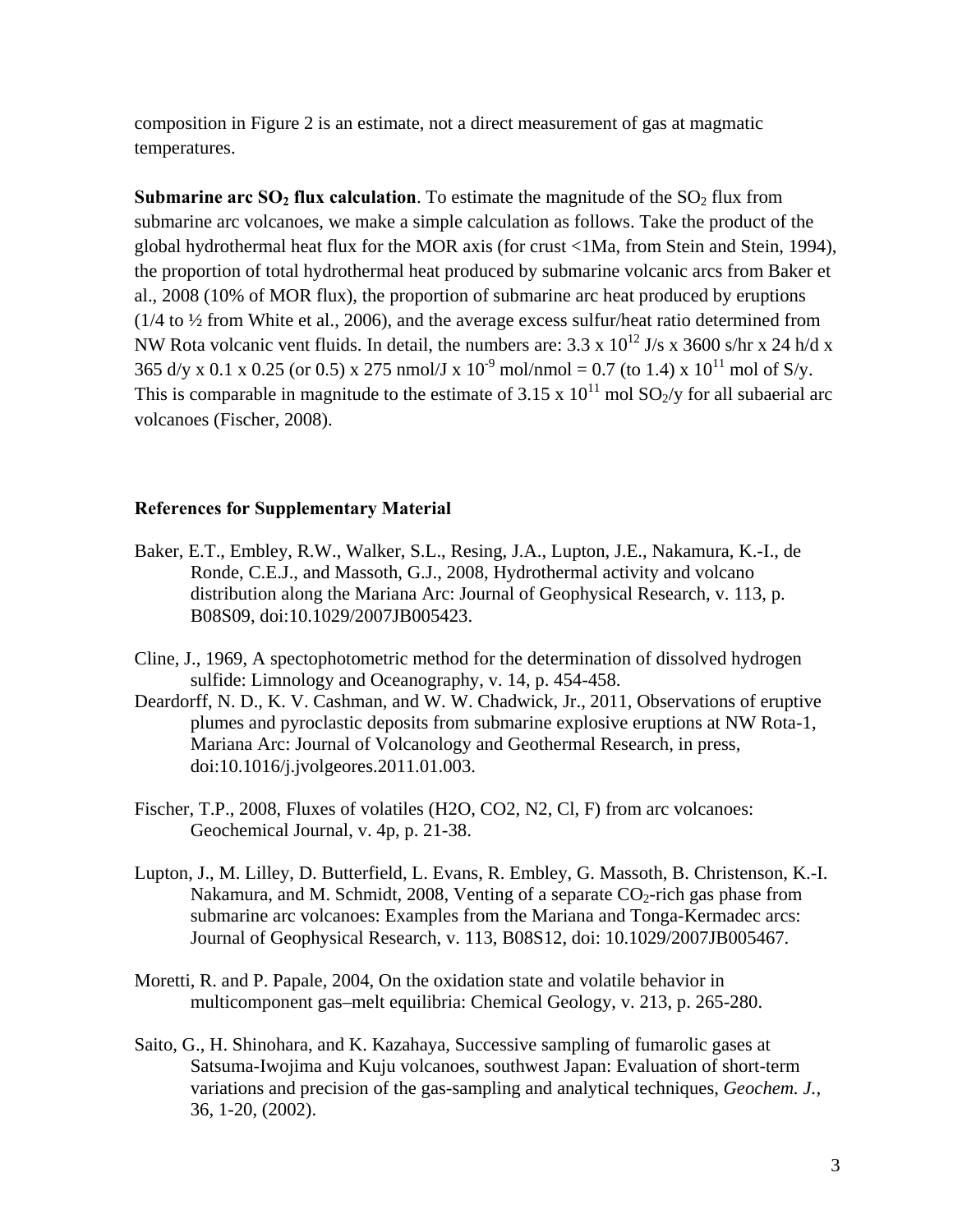- Stein, C.A. and Stein, S., 1994, Constraints on hydrothermal heat-flux through the oceanic lithosphere from global heat-flow: Journal of Geophysical Research, v. 99, p. 3081- 3095.
- Vairavamurthy, A. & Mopper, K. Determination of sulfite and thiosulfate in aqueous samples including anoxic seawater by liquid chromatography after derivatization with 2,2' dithiois(5-nitropyridine). *Environ. Sci. Technol*., 24, 333-337 (1990)
- Von Damm, K., Edmond, J.M., Grant, B., Measures, C.I., Walden, B., and Weiss, R.F., 1985, Chemistry of hydrothermal solutions at 21°N, East Pacific Rise: Geochimica et Cosmochimica Acta, v. 49, p. 2197-2220.
- White, S.M., Crisp, J.A., and Spera, F.J., 2006, Long-term volumetric eruption rates and magma budgets: Geochemistry Geophysics Geosystems, v. 7, p. Q03010, doi:10.1029/2005GC001002.

### **Supplementary video caption**:

Windows Media Video file (VideoDR1.wmv) extracted from Jason 2 dive 189, April 25, 2006 at 07:04 UT shows an intense bright yellow plume of fine molten sulfur droplets driven [up into a rising volcanic plume during a slow lava eruption. This level of activity persisted for](ftp://rock.geosociety.org/pub/reposit/2011/2011237VideoDR1.wmv)  more than one hour. We believe this represents slowly ascending lava driving off elemental sulfur accumulated at the top of the lava conduit. Small lava bombs are seen falling back down into the vent. Abundant gas bubbles indicate active magma degassing from the lava conduit. The nearly continuous churning in middle foreground may be caused by seawater boiling in contact with hot rock or by gas bursts through accumulated tephra in the vent. The two red spots are lasers with 10 cm spacing. For details on NW Rota eruption dynamics, see Chadwick et al. 2008 and Deardorff et al., 2011.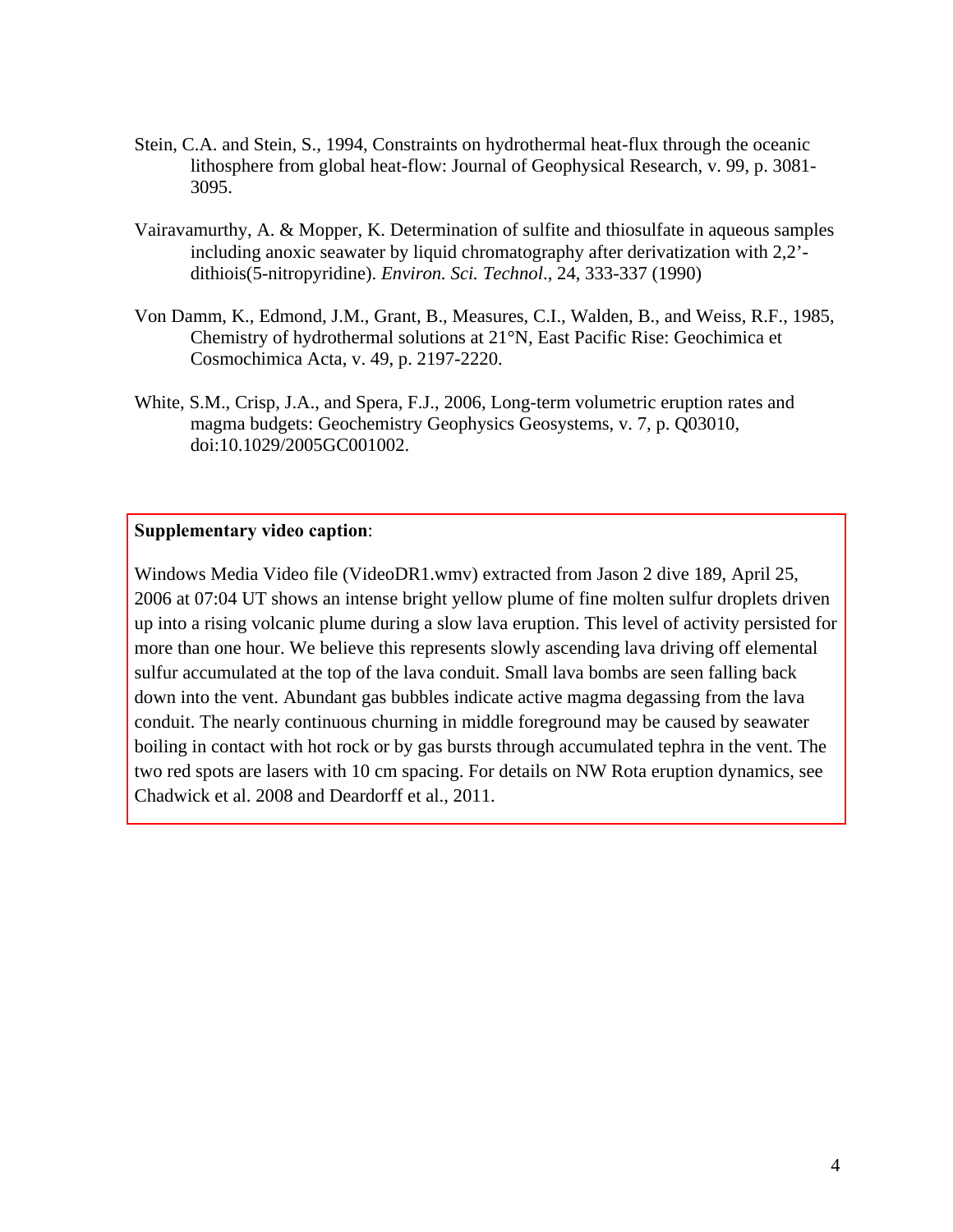| Sample           | Average        | <b>Heat content</b> | H <sub>2</sub> S | <b>Sulfite</b> | Initial | <b>Total excess</b> | <b>Excess dissolved</b> |
|------------------|----------------|---------------------|------------------|----------------|---------|---------------------|-------------------------|
|                  |                |                     |                  |                |         |                     |                         |
| number           | temperature °C | relative to         | mmol/kg          | mmol/kg        | sulfate | dissolved sulfur    | sulfur to heat          |
|                  |                | ambient $J/g$       |                  |                | mmol/kg | mmol/kg             | nmol/J                  |
| J2 401-P1        | 37.7           | 131.1               | n.m.             | 40.1           | 37.5    | 49.9                | 381                     |
| J2 401-PF2       | 49.8           | 181.4               | n.m.             | 33.3           | 34.4    | 39.7                | 219                     |
| J2 401-P3        | 35.1           | 120.4               | 0.002            | 24.2           | 35.6    | 32.1                | 267                     |
| J2 401-P6        | 201.3          | 810.1               | 0.001            | 133.6          | 60.5    | 166.4               | 205                     |
| J2 405-P6        | 48.0           | 173.9               | 0.001            | 62.0           | 40.3    | 74.6                | 429                     |
| J2 405-PF7       | 46.4           | 167.2               | < 0.001          | 54.6           | 39.3    | 66.2                | 396                     |
| J2 403-B24       | 17.3           | 46.5                | < 0.001          | 2.7            | 31.7    | 6.7                 | 144                     |
| J2 403-PF4       | 13.0           | 28.6                | < 0.001          | 2.5            | 29.7    | 4.5                 | 156                     |
|                  |                |                     |                  |                |         |                     |                         |
| <b>Brimstone</b> | 50             | 207                 | 0.001            | 44             | 39      | 55                  | 275                     |
| average          |                |                     |                  |                |         |                     |                         |
| <b>Brimstone</b> | 59             | 250                 | 0.001            | 42             | 10      | 52                  | 113                     |
| std. dev.        |                |                     |                  |                |         |                     |                         |
|                  |                |                     |                  |                |         |                     |                         |
| MOR high-T       | 315.6          | 1547                | 7.6              | 0              | 0       | $-20.6$             | $-13$                   |
| vent average     |                |                     |                  |                |         |                     |                         |

### TABLE DR1. 2009 FLUID SULFUR CHEMISTRY AT BRIMSTONE VENT

*Note*: All fluid samples in this table except 401‐PF2 were preserved with formaldehyde. Initial sulfate is an upper limit for the sulfate concentration at the time of sampling. Total excess dissolved sulfur is the sum of all dissolved sulfur species minus background seawater sulfate. Negative numbers represent a net loss from seawater. We determined 5.15 mmol/kg particulate sulfur in sample J2‐401‐PF2 by in‐situ filtration followed by drying and weighing. This level of particulate sulfur is 60% in excess of what would be produced by reaction 2 based on the excess sulfate relative to seawater in this sample when it was analyzed. n.m. means not measured.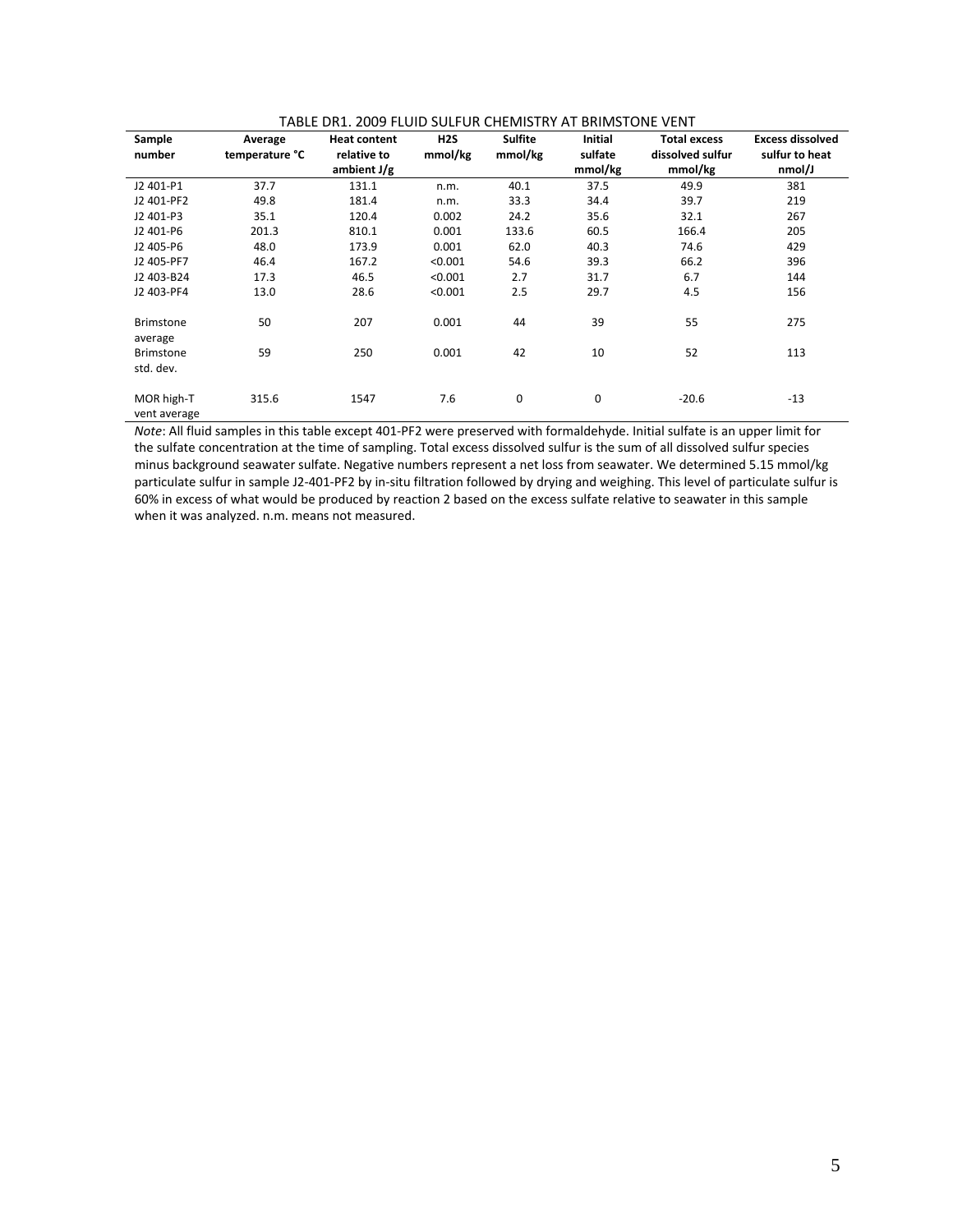| Sample ID    | Date collected | Depth m | latitude °N | longitude °E | Sample type     |
|--------------|----------------|---------|-------------|--------------|-----------------|
|              |                |         |             |              |                 |
| R783-B17     | 3/30/2004      | 566     | 14.5965     | 144.7777     | bag             |
| R783-P20     | 3/30/2004      | 549     | 14.5965     | 144.7777     | piston          |
| R786-B8      | 4/1/2004       | 561     | 14.6008     | 144.7753     | bag             |
| R786-BF11    | 4/1/2004       | 561     | 14.6008     | 144.7753     | filtered bag    |
| R786-P4      | 4/1/2004       | 561     | 14.6008     | 144.7753     | piston          |
| R786-P5      | 4/1/2004       | 561     | 14.6008     | 144.7753     | piston          |
| J2-187-B9    | 4/23/2006      | 559.6   | 14.6009     | 144.7754     | bag             |
| J2-187-PF24  | 4/23/2006      | 562     | 14.6009     | 144.7754     | filtered piston |
| J2-187MajBlu | 4/23/2006      | 563     | 14.6010     | 144.7754     | Ti Major        |
| J2-188MajYel | 4/24/2006      | 564     | 14.6013     | 144.7764     | Ti Major        |
| J2-188MajBlu | 4/24/2006      | 563     | 14.6009     | 144.7754     | Ti Major        |
| J2-189MajWht | 4/25/2006      | 559     | 14.5991     | 144.7778     | Ti Major        |
| J2-189MajRed | 4/25/2006      | 560     | 14.5992     | 144.7778     | Ti Major        |
| J2-191-PF1   | 4/27/2006      | 557     | 14.6010     | 144.7755     | filtered piston |
| J2-192-BF11  | 4/28/2006      | 558.4   | 14.6009     | 144.7751     | filtered bag    |
| J2-398-PF4   | 4/5/2009       | 523.3   | 14.6008     | 144.7754     | filtered piston |
| J2-398-P8    | 4/5/2009       | 523.3   | 14.6008     | 144.7754     | piston          |
| J2-398-B24   | 4/5/2009       | 523.4   | 14.6008     | 144.7754     | bag             |
| J2-398-PF2   | 4/5/2009       | 524     | 14.6007     | 144.7754     | filtered piston |
| J2-401-P1    | 4/8/2009       | 523.1   | 14.6006     | 144.7753     | piston          |
| J2-401-PF2   | 4/8/2009       | 523.1   | 14.6006     | 144.7753     | filtered piston |
| J2-401-P3    | 4/8/2009       | 523.2   | 14.6006     | 144.7753     | piston          |
| J2-401-P6    | 4/8/2009       | 522.8   | 14.6007     | 144.7754     | piston          |
| J2-403-B24   | 4/10/2009      | 519.1   | 14.6007     | 144.7753     | bag             |
| J2-403-PF4   | 4/10/2009      | 519     | 14.6007     | 144.7753     | filtered piston |
| J2-403-P1    | 4/10/2009      | 519     | 14.6007     | 144.7753     | piston          |
| J2-405-P3    | 4/11/2009      | 521.5   | 14.6008     | 144.7754     | piston          |
| J2-405-P5    | 4/11/2009      | 521.5   | 14.6008     | 144.7754     | piston          |
| J2-405-PF2   | 4/11/2009      | 521.4   | 14.6008     | 144.7755     | filtered piston |
| J2-405-B22   | 4/11/2009      | 521.5   | 14.6008     | 144.7755     | bag             |
| J2-405-B21   | 4/11/2009      | 521     | 14.6009     | 144.7755     | bag             |
| J2-405-P6    | 4/11/2009      | 521.2   | 14.6008     | 144.7755     | piston          |
| J2-405-PF7   | 4/11/2009      | 521.2   | 14.6008     | 144.7754     | filtered piston |
| J2-405-P8    | 4/11/2009      | 521.3   | 14.6008     | 144.7754     | piston          |
| J2-405-PF9   | 4/11/2009      | 520.8   | 14.6008     | 144.7754     | filtered piston |
| J2-405-BF18  | 4/11/2009      | 520.8   | 14.6008     | 144.7754     | filtered bag    |
|              |                |         |             |              |                 |

### TABLE DR2. BRIMSTONE VENT SAMPLE INFORMATION

*Note:* in the sample ID prefix, R=ROPOS and J2=Jason 2. An F in the ID suffix means the sample was filtered through a 0.4 micron filter as it was taken.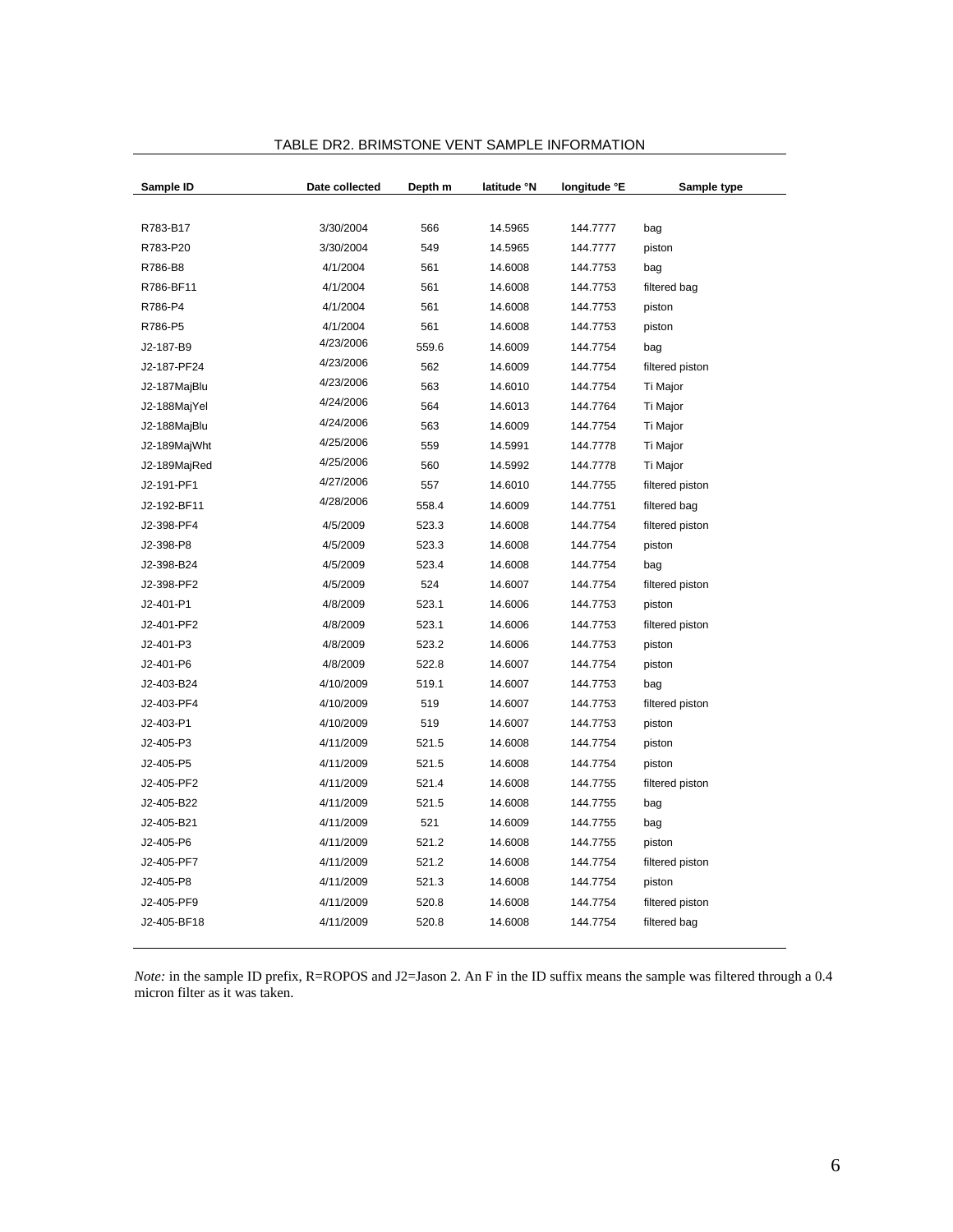| Sample ID                   | Vent                     | Date<br>collected | <b>Tmax</b> | Tavg  | рH                | dissolved<br>silica | Fe      | Mn      |
|-----------------------------|--------------------------|-------------------|-------------|-------|-------------------|---------------------|---------|---------|
|                             |                          |                   | °C          | °C    | at $22^{\circ}$ C | µmol/kg             | µmol/kg | µmol/kg |
|                             |                          |                   |             |       |                   |                     |         |         |
| R783b17                     | <b>Brimstone</b>         | 3/30/2004         | 29.8        | 25.8  | 2.09              | 1112                | 192.5   | 35.3    |
| R783p20                     | <b>Brimstone Rim</b>     | 3/30/2004         | 16.7        | 12.8  | 3.00              | 388                 | 62.4    | 11.1    |
| R786p4                      | <b>Brimstone</b>         | 4/1/2004          | 26.1        | 23.6  | 2.21              | 1101                | 220.4   | 25.9    |
| R786p5                      | <b>Brimstone</b>         | 4/1/2004          | 29.4        | 22.6  | 2.26              | 838                 | 173.8   | 20.3    |
| R786b8                      | <b>Brimstone</b>         | 4/1/2004          | 27.1        | 23.3  | 2.11              | 1286                | 242.8   | 33.6    |
| R786bf11                    | <b>Brimstone</b>         | 4/1/2004          | 29.5        | 25.5  | 1.98              | 1234                | 278.2   | 30.0    |
|                             |                          |                   |             |       |                   |                     |         |         |
| J2-187-B9                   | <b>Brimstone</b>         | 4/23/2006         | 28.2        | 25.4  | 1.64              | n.d.                | 1616    | 32.2    |
| J2-187PF24                  | <b>Brimstone</b>         | 4/23/2006         | 95.3        | 90.2  | 1.91              | 550                 | 117     | 4.66    |
| J2-187MajBlu                | <b>Brimstone</b>         | 4/23/2006         | 95          | n.d.  | 1.72              | 3190                | 2002    | 35.9    |
| J2-188MajYel                | <b>Brimstone</b>         | 4/24/2006         | 110         | n.d.  | 1.66              | 1350                | 479     | 9.40    |
| J2-188MajBlu                | <b>Brimstone</b>         | 4/24/2006         | 95          | n.d.  | 1.05              | 7060                | 1873    | 33.4    |
| J2-189MajWht                | <b>Brimstone</b>         | 4/25/2006         | 200         | n.d.  | 1.35              |                     | 808     | 15.6    |
| J2-189MajRed                | <b>Brimstone</b>         | 4/25/2006         | 256.6       | 200   | 2.11              |                     | 746     | 16.7    |
| J2-191-PF1                  | <b>Brimstone</b>         | 4/27/2006         | 41.9        | 37.6  | 1.78              |                     | 473     | 8.38    |
|                             |                          |                   |             |       |                   |                     |         |         |
| J2-407-PF4                  | <b>Bckgnd SW</b><br>581m | 4/13/2009         | 6.4         | 6.2   | 7.32              | 70                  | <0.09   | < 0.04  |
|                             |                          |                   |             |       |                   |                     |         |         |
| J2-398-PF4                  | <b>Brimstone</b>         | 4/5/2009          | 80.5        | 53.3  | 3.80              | 98                  | 10.9    | 0.59    |
| J2-398-P8                   | <b>Brimstone</b>         | 4/5/2009          | 31.2        | 22.5  | 5.23              | 94                  | 13.3    | 0.68    |
| J2-398-PF2                  | <b>Brimstone</b>         | 4/5/2009          | 26.4        | 22.2  | 5.86              | 71                  | 17.9    | < 0.04  |
| J2-401-P1                   | <b>Brimstone</b>         | 4/8/2009          | 46.9        | 37.7  | 1.54              | 2547                | 807     | 16.0    |
| J2-401-PF2                  | <b>Brimstone</b>         | 4/8/2009          | 58.4        | 49.8  | 1.62              |                     | 604     | 11.6    |
| J2-401-P3                   | <b>Brimstone</b>         | 4/8/2009          | 41.9        | 35.1  | 1.66              | 2581                | 982     | 69.9    |
| J2-401-P6                   | <b>Brimstone</b>         | 4/8/2009          | 207.4       | 201.3 | 1.06              | 7032                | 2737    | 114     |
| J2-403-B24                  | <b>Brimstone</b>         | 4/10/2009         | 20.5        | 17.3  | 3.97              | 1316                | 255     | 21.0    |
| J2-403-PF4                  | <b>Brimstone</b>         | 4/10/2009         | 17.6        | 13    | 4.78              | 577                 | 122     | 9.33    |
| J2-403-P1                   | <b>Brimstone</b>         | 4/10/2009         | 21.2        | 18.5  | 3.65              | 1431                | 300     | 21.7    |
| J2-405-P3                   | <b>Brimstone</b>         | 4/11/2009         | 24.5        | 20.9  | 2.27              | 344                 | 103     | 2.60    |
| J2-405-P5                   | <b>Brimstone</b>         | 4/11/2009         | 34.7        | 19    | 2.25              |                     | 142     | 3.48    |
| J2-405-PF2                  | <b>Brimstone</b>         | 4/11/2009         | 44.5        | 40.6  | 2.55              | 273                 | 64.6    | 1.75    |
| J2-405-B22                  | <b>Brimstone</b>         | 4/11/2009         | 38.7        | 35.2  | 1.96              | 628                 | 188     | 5.09    |
| J2-405-B21                  | <b>Brimstone</b>         | 4/11/2009         | 21.5        | 19.2  | 5.65              | 257                 | 33.8    | 7.37    |
| J2-405-P6                   | <b>Brimstone</b>         | 4/11/2009         | 55.7        | 48    | 1.49              | 4280                | 1108    | 20.6    |
| J2-405-PF7                  | <b>Brimstone</b>         | 4/11/2009         | 57.9        | 46.4  | 1.51              | 4231                | 1145    | 20.9    |
| J2-405-P8                   | <b>Brimstone</b>         | 4/11/2009         | 48.4        | 41.2  | 1.43              | 4037                | 1043    | 18.9    |
| J2-405-PF9                  | <b>Brimstone</b>         | 4/11/2009         | 39.5        | 35.2  | 1.69              | 1724                | 457     | 10.7    |
| J2-405-BF18                 | <b>Brimstone</b>         | 4/11/2009         | 35.1        | 28.8  | 1.96              | 1295                | 332     | 7.19    |
|                             |                          |                   |             |       |                   |                     |         |         |
| Brimstone average           |                          |                   | 59.8        |       | 2.4               | 1819                | 581     | 20.5    |
| <b>MOR Hot Vent Average</b> |                          |                   | 315.6       |       | 3.5               | 16000               | 4600    | 1190.0  |
| Ratio Volc. Vent:MOR        |                          |                   | 0.19        |       |                   | 0.11                | 0.13    | 0.02    |

# TABLE DR3. VOLCANIC VENT FLUID AND BACKGROUND SEAWATER COMPOSITION (1)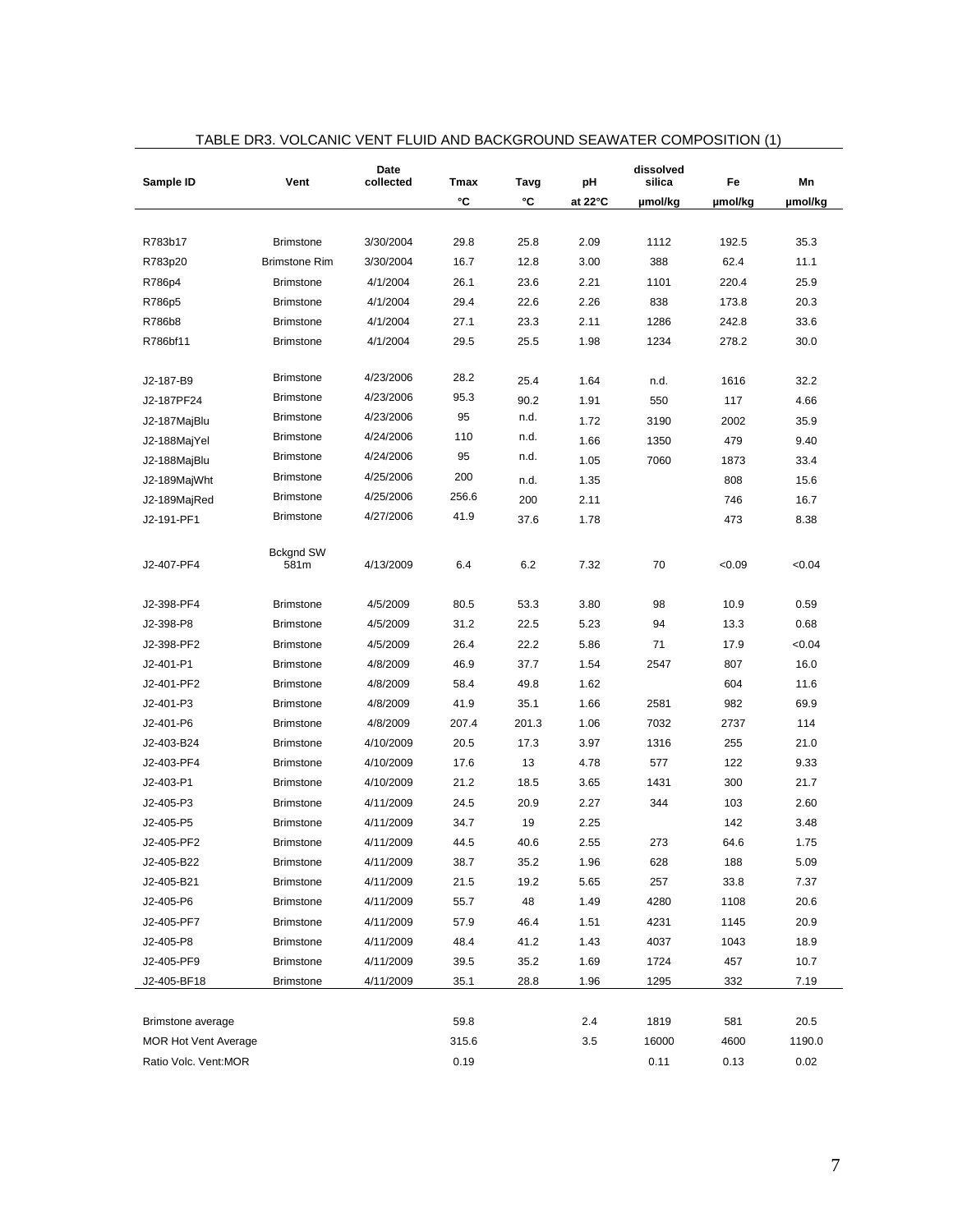| Sample ID      | Fe/Mn | Fe/heat | Mn/heat | Al      | Al/heat | Κ       | Mg      | Ca      |
|----------------|-------|---------|---------|---------|---------|---------|---------|---------|
|                |       | nmol/J  | nmol/J  | µmol/kg | nmol/J_ | mmol/kg | mmol/kg | mmol/kg |
|                |       |         |         |         |         |         |         |         |
| R783b17        | 5.5   | 2.5     | 0.45    | 67      | 0.9     | 10.32   | 52.64   | 10.47   |
| R783p20        | 5.6   | 2.5     | 0.45    | 19      | 0.8     | 10.11   | 55.85   | 11.16   |
| R786p4         | 8.5   | 3.2     | 0.37    | 122     | 1.7     | 9.81    | 50.71   | 9.77    |
| R786p5         | 8.5   | 2.7     | 0.31    | 96      | 1.5     | 9.99    | 51.57   | 10.12   |
| R786b8         | 7.2   | 3.6     | 0.49    | 154     | 2.3     | 10.27   | 52.87   | 10.16   |
| R786bf11       | 9.3   | 3.6     | 0.39    | 141     | 1.8     | 10.01   | 51.58   | 9.89    |
|                |       |         |         |         |         |         |         |         |
| J2-187B9       | 50.17 | 21.05   | 0.420   | 1820    | 23.6    | 10.18   | 54.80   | 12.51   |
| J2-187PF24     | 25.15 | 0.34    | 0.013   | 115     | 0.3     | 8.99    | 48.76   | 9.16    |
| J2-187MajBlu   | 55.80 | 5.47    | 0.098   | 409     | 1.1     | 10.38   | 54.85   | 9.20    |
| J2-188MajYel   | 50.92 | 1.12    | 0.022   | 462     | 1.1     | 9.70    | 49.95   | 10.07   |
| J2-188MajBlu   | 56.16 | 5.12    | 0.091   | 2558    | 7.0     | 8.26    | 44.26   | 11.04   |
| J2-189MajWht   | 51.84 | 1.01    | 0.019   | 661     | 0.8     | 9.66    | 54.13   | 11.41   |
| J2-189MajRed   | 44.58 | 0.70    | 0.016   | 376     | 0.5     | 9.33    | 50.12   | 9.22    |
| J2-191PF1      | 56.52 | 3.72    | 0.066   | 814     | 6.4     | 9.60    | 52.19   | 10.31   |
|                |       |         |         |         |         |         |         |         |
| J2-407-PF4     | n.d.  | n.d.    | n.d.    | 0.01    | n.d.    | 9.99    | 52.39   | 10.28   |
|                |       |         |         |         |         |         |         |         |
| J2-398PF4      | 18.5  | 0.06    | 0.00    | 14.6    | 0.1     | 9.79    | 50.91   | 9.87    |
| J2-398-P8      | 19.6  | 0.20    | 0.01    | 9.9     | 0.2     | 9.84    | 52.50   | 9.85    |
| J2-398-PF2     | n.d.  | 0.27    | n.d.    | 3.1     | 0.0     | 9.93    | 52.01   | 10.16   |
| J2-401-P1      | 50.6  | 6.15    | 0.12    | 1412    | 11.0    | 9.68    | 51.59   | 11.31   |
| J2-401-PF2     | 52.1  | 3.33    | 0.06    | 1087    | 6.1     | 9.79    | 51.11   | 10.79   |
| J2-401-P3      | 14.1  | 8.16    | 0.58    | 1192    | 10.1    | 9.75    | 51.43   | 10.75   |
| J2-401-P6      | 24.0  | 3.38    | 0.14    | 2008    | 2.5     | 9.15    | 46.69   | 11.94   |
| J2-403-B24     | 12.1  | 5.49    | 0.45    | 1890    | 43.4    | 10.25   | 52.81   | 10.45   |
| J2-403-PF4     | 13.1  | 4.26    | 0.33    | 922     | 35.8    | 10.08   | 52.45   | 10.37   |
| J2-403-P1      | 13.8  | 5.83    | 0.42    | 2231    | 45.9    | 10.21   | 52.80   | 10.62   |
| J2-405-P3      | 39.6  | 1.68    | 0.04    | 106     | 1.8     | 9.94    | 51.95   | 10.04   |
| J2-405-P5      | 40.8  | 2.65    | 0.07    | 242     | 4.8     | 9.99    | 52.03   | 10.14   |
| J2-405-PF2     | 36.9  | 0.45    | 0.01    | 351     | 2.5     | 9.95    | 52.17   | 10.08   |
| J2-405-B22     | 36.9  | 1.56    | 0.04    | 144     | 1.2     | 9.93    | 51.94   | 10.06   |
| J2-405-B21     | 4.6   | 0.62    | 0.14    | 64      | 1.2     | 10.01   | 52.65   | 10.18   |
| J2-405-P6      | 53.8  | 6.37    | 0.12    | 2156    | 12.6    | 9.54    | 50.13   | 11.78   |
| J2-405-PF7     | 54.9  | 6.85    | 0.12    | 1904    | 11.6    | 9.59    | 50.34   | 11.62   |
| J2-405-P8      | 55.2  | 7.16    | 0.13    | 1936    | 13.6    | 9.52    | 50.15   | 11.31   |
| J2-405-PF9     | 42.7  | 3.78    | 0.09    | 612     | $5.2\,$ | n.d.    | n.d.    | n.d.    |
| J2-405-BF18    | 46.2  | 3.52    | 0.08    | 470     | 5.1     | 9.92    | 52.10   | 10.37   |
|                |       |         |         |         |         |         |         |         |
| Brimstone Avg. | 32.3  | 3.8     | 0.19    | 781.4   | 5.7     | 9.8     | 51.6    | 10.5    |
| MOR Avg.       | 4.3   | 3.10    | 0.78    | 5.5     | 0.0036  | 22.6    | 0.0     | 31.4    |
| Volc:MOR       | 7.51  | 1.22    | 0.24    | 142     | 1603    | 0.43    |         | 0.33    |

### TABLE DR3. VOLCANIC VENT FLUID AND BACKGROUND SEAWATER COMPOSITION (2)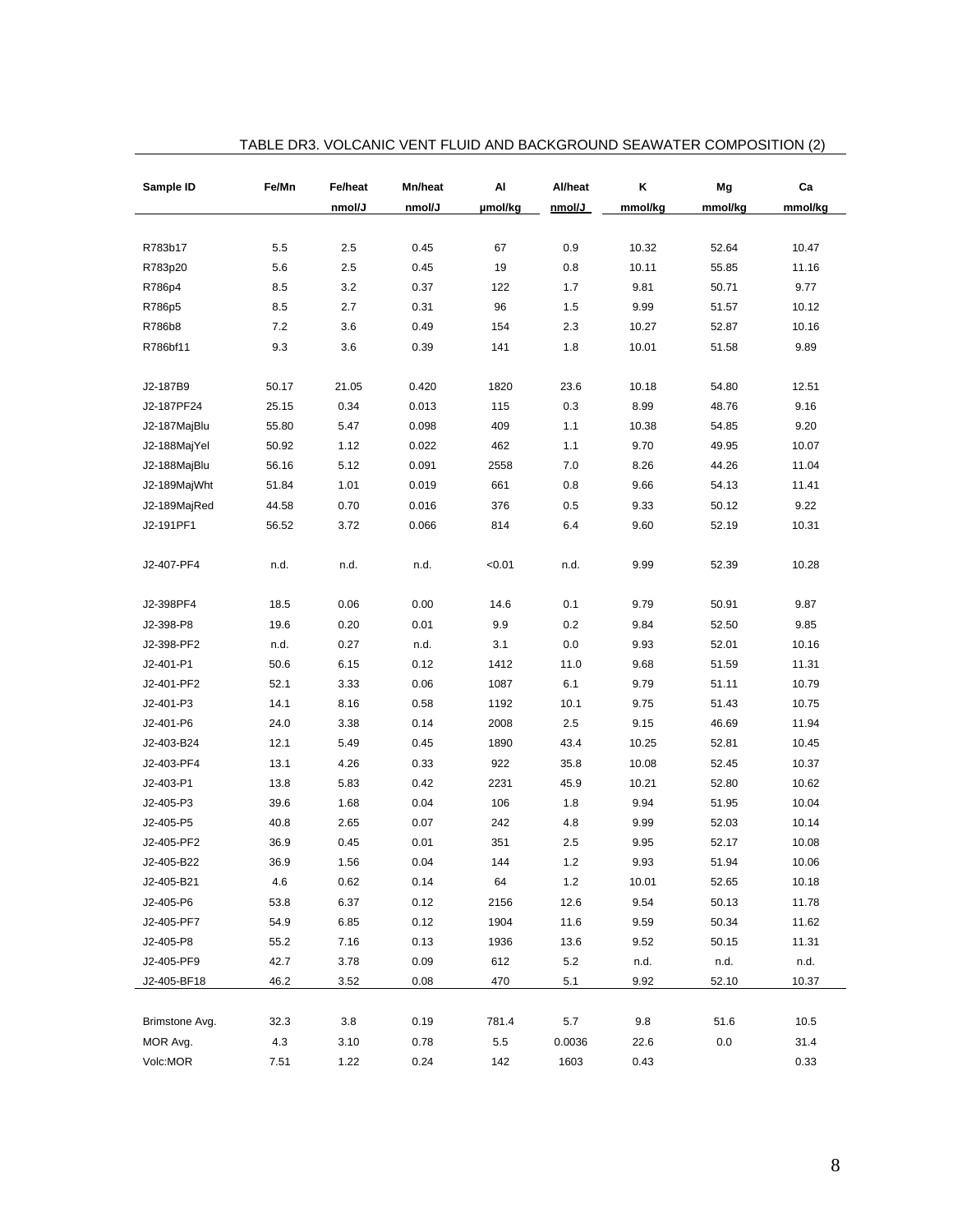|              | $H2S$ µM | SO4 mM | $$2O3 \mu m$ | SO <sub>2</sub> (aq) mM |
|--------------|----------|--------|--------------|-------------------------|
| R786p5       | 11.7     | 33.3   | n.m.         | n.m.                    |
| R783p20      | 25.0     | 31.0   | n.m.         | n.m.                    |
| R783b17      | 64.3     | 34.0   | n.m.         | n.m.                    |
| R786b8       | 8.8      | 35.8   | n.m.         | n.m.                    |
| R786p4       | 5.2      | 34.4   | n.m.         | n.m.                    |
| R786bf11     | 3.4      | 36.9   | n.m.         | n.m.                    |
| R786b17      | 20.2     | 27.7   | n.m.         | n.m.                    |
|              |          |        |              |                         |
| J2-187B9     | bdl      | 67.7   | n.m.         | n.m.                    |
| J2-187MajBlu | bdl      | 57.3   | 79.1         | 68.9                    |
| J2-187PF24   | bdl      | 47.0   | $\mathbf 0$  | 14.3                    |
| J2-188MajBlu | bdl      | 164.9  | n.m.         | 163.0                   |
| J2-188MajYel | bdl      | 63.7   | n.m          | 21.3                    |
| J2-189MajRed | 39.6     | 29.5   | n.m.         | n.m.                    |
| J2-189MajWht | n.m.     | 44.2   | n.m.         | 49.4                    |
| J2-191PF1    | bdl      | 57.1   | n.m.         | 16.7                    |
| J2-192BF11   | bdl      | 32.5   | n.m.         | n.m.                    |

TABLE DR4. Sulfur Species in 2004/2006 Volcanic Vent Fluids

bdl=below detection limit (0.8 $\mu$ M for H<sub>2</sub>S). n.m.=not

measured.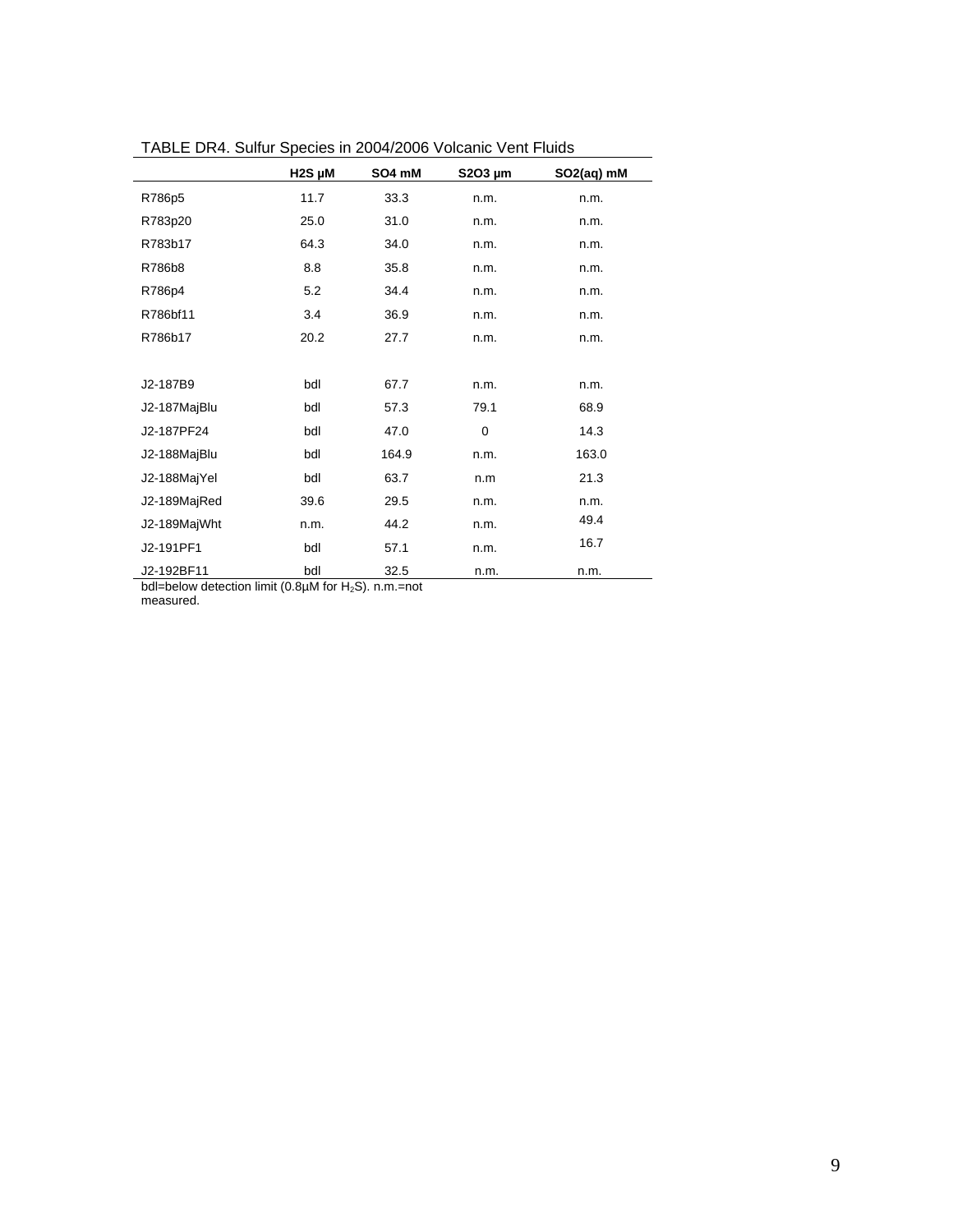# **Supplementary Figures**



**Supplementary Figure DR1**. Concentrations of major rock components iron, silica and aluminum dissolved in Brimstone volcanic vent fluids. Samples are in chronological order left to right. Samples show high variability due to variable seawater mixing and extent of reaction with rock substrate. Both the Si/Fe and Al/Fe ratios of these fluids average approximately 50% of the rock ratio, indicative of slower uptake of silica and aluminum into solution and/or solubility limitations. Average Al concentration for high-temperature MOR fluids (5.5µM) is shown at far right for comparison.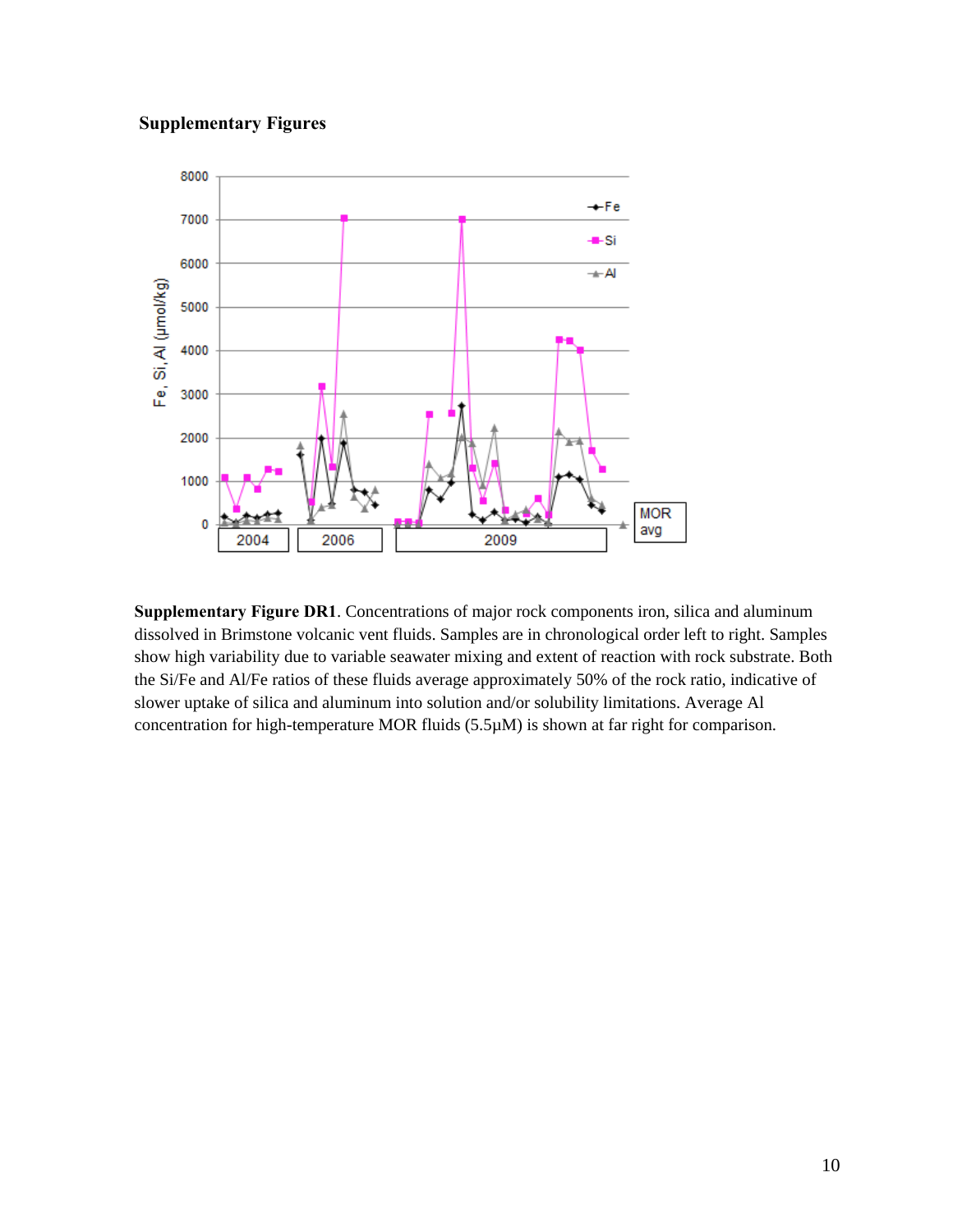

**Supplementary Figure DR2**. Fe/Mn molar ratio (left axis) and Fe/heat ratio (right axis) in NW Rota volcanic vent fluids. The Fe/Mn ratio (dark blue diamonds) is variable, at times reaching the rock ratio of 55, consistent with congruent dissolution of rock surrounding/covering the eruptive conduit. Lower Fe/Mn ratios indicate solubility limitation and precipitation of secondary iron phases. The average Fe/Mn of all arc volcanic vent samples is 31, considerably higher than the MOR average of 4.3, indicated on the left axis. The Fe/heat ratio is also highly variable, and the overall average of all samples is 3.8, slightly higher than the MOR average of 3.1, shown on the right axis. The near equality of Fe/heat ratios in arc volcanic vents and MOR vents means that they have the same relative importance for global iron flux to the oceans. The flux of Mn from volcanic vents is considerably less than that from MOR vents.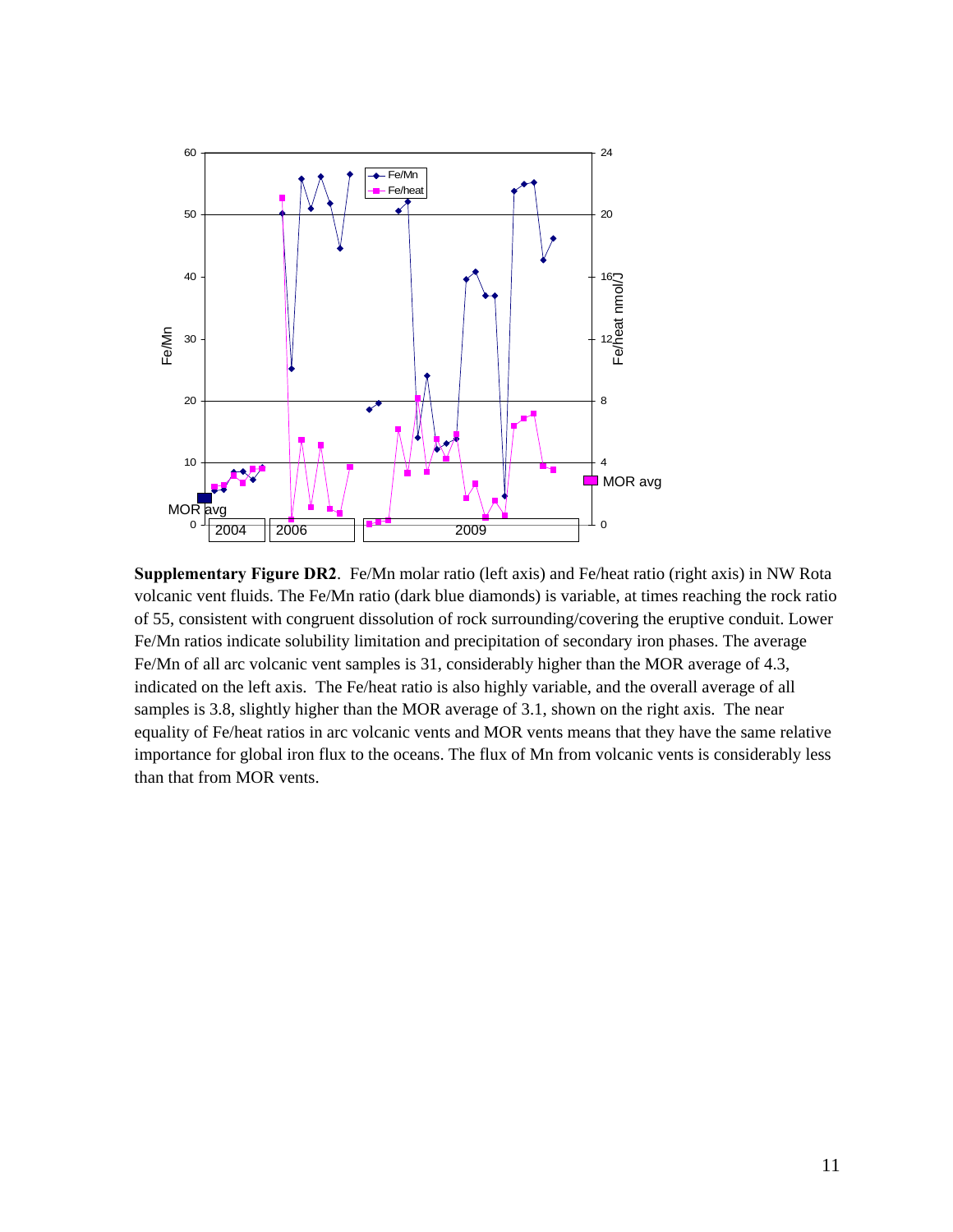

**Supplementary Figure DR3**. pH (measured shipboard at 22°C) in volcanic vent fluids from Brimstone eruptive vent. Data are in chronological order left to right. 2004 samples are more dilute because they were taken in a buoyant plume within the eruptive pit crater.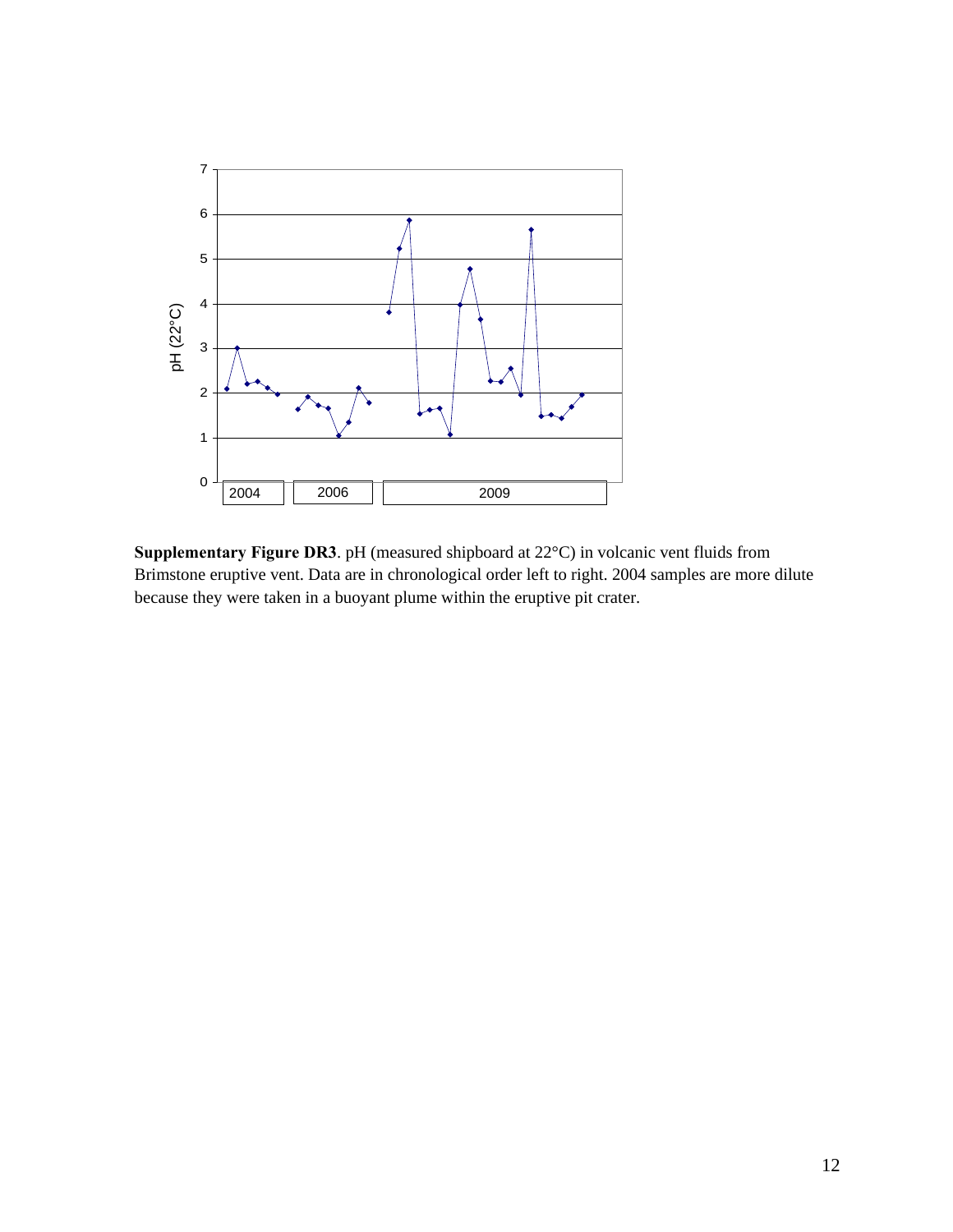

**Supplementary Figure DR4**. NW Rota, Brimstone vent, 2006, Jason-2 dive 188. Gas bubbles, white and yellow sulfur-rich particles venting through volcaniclastic material, including rocks coated with sulfur. Note that yellow smoke is proximal to the volcanic vent, with white smoke and gas bubbles on the distal edges. Temperature probe measurements beneath the white smoke were less than the melting point of sulfur (~115°C). Molten sulfur is present beneath yellow smoke, with temperatures from 120 to 256°C measured.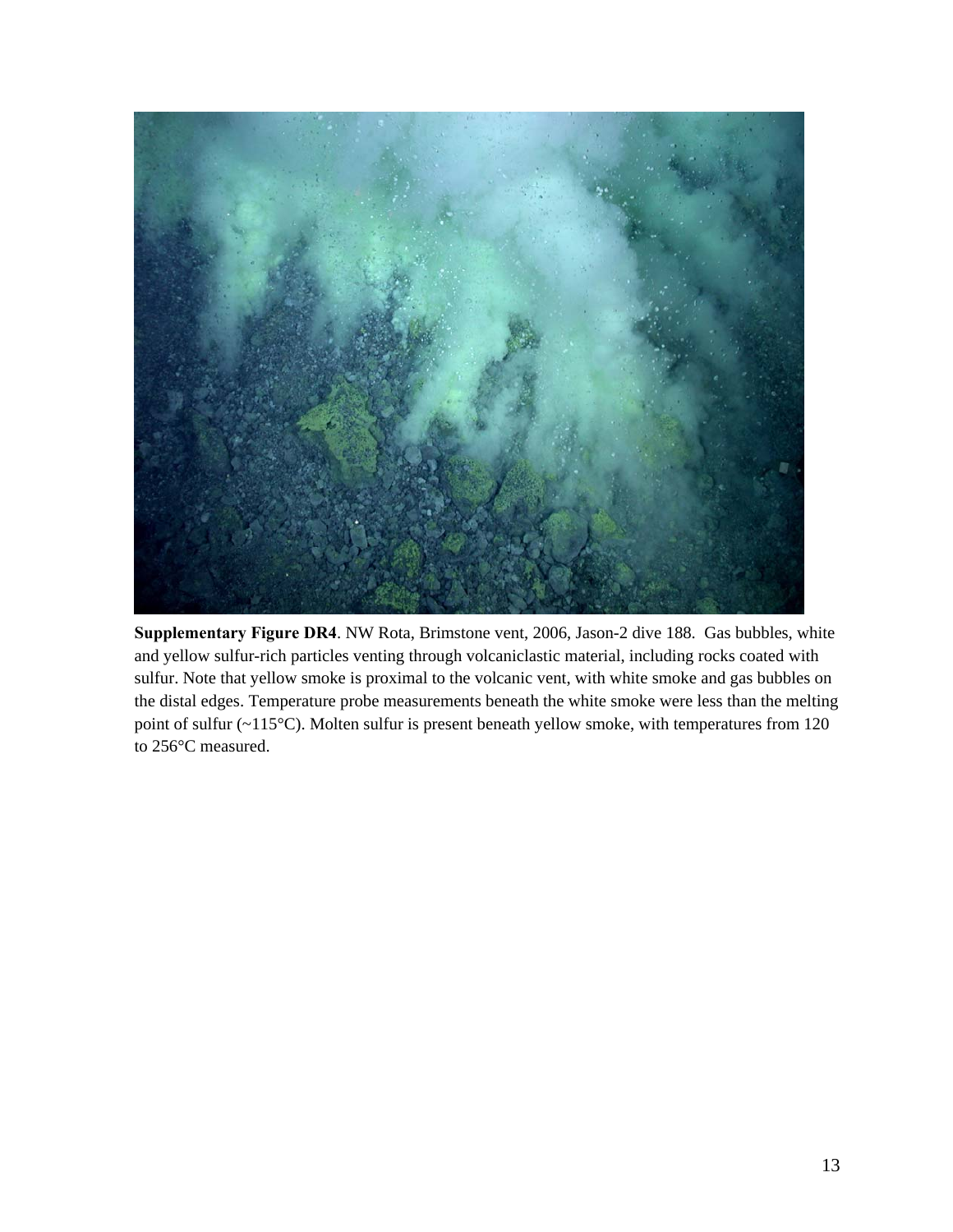

**Supplementary Figure DR5**. Sampling fluids with HFPS nozzle in sulfur-rich volcaniclastic material on the edge of Brimstone eruptive vent, dive J2-401, 4/8/2009. In-line fluid temperatures were 25-60°C at this spot beneath white smoke. Minutes later, in a spot beneath yellow smoke approximately 30cm away from this location, fluid temperatures up to 207°C, with pH of 1.05 were measured.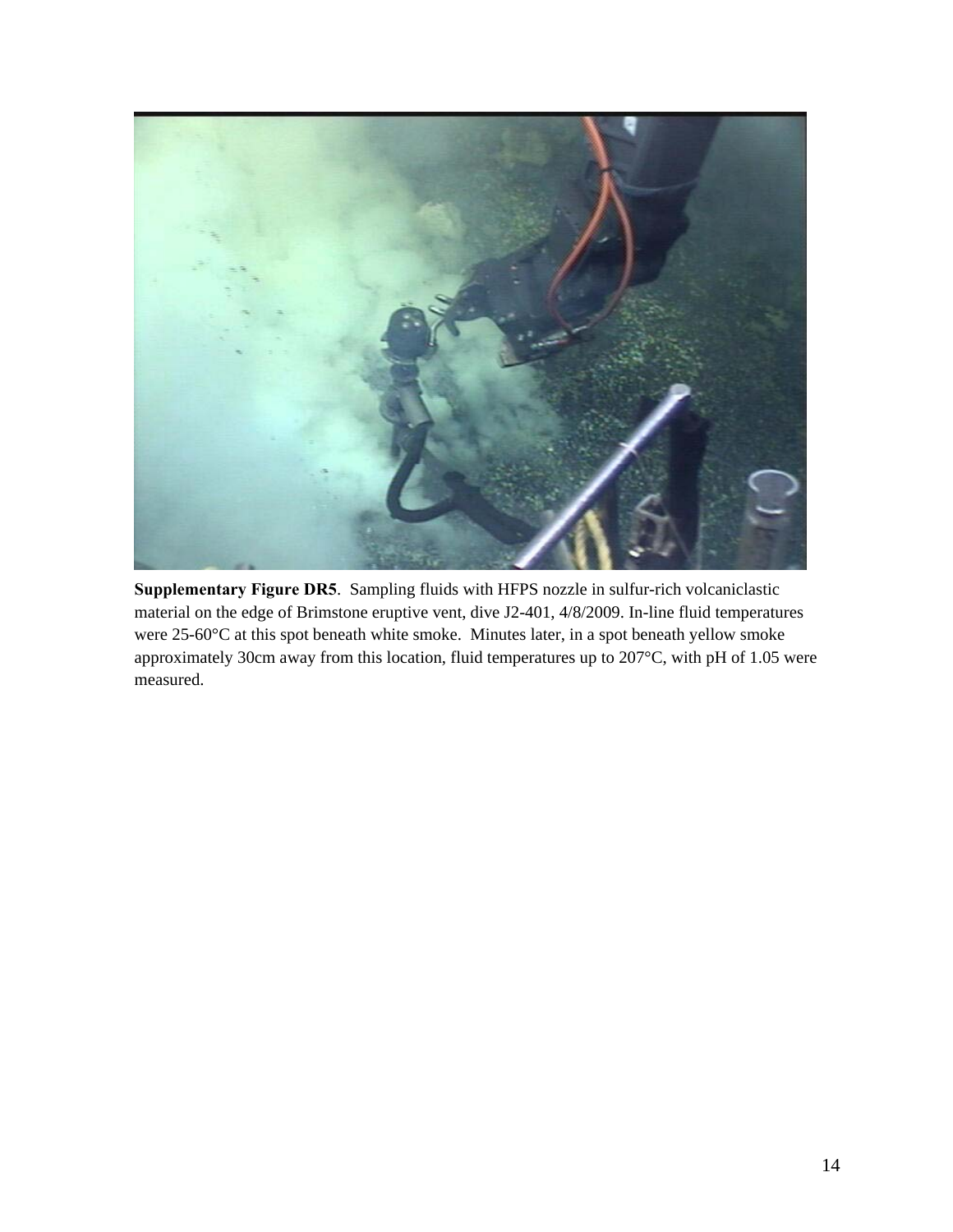

**Supplementary Figure DR6**. NW Rota 2006, Brimstone vent. Slowly extruding lava plug giving off yellow and white sulfur smoke and gas bubbles, indicative of active magma degassing during extrusion. Temperature measured on the surface of one of these "smoking rocks" reached 256°C, near the seawater boiling point of 265° at 550m depth.